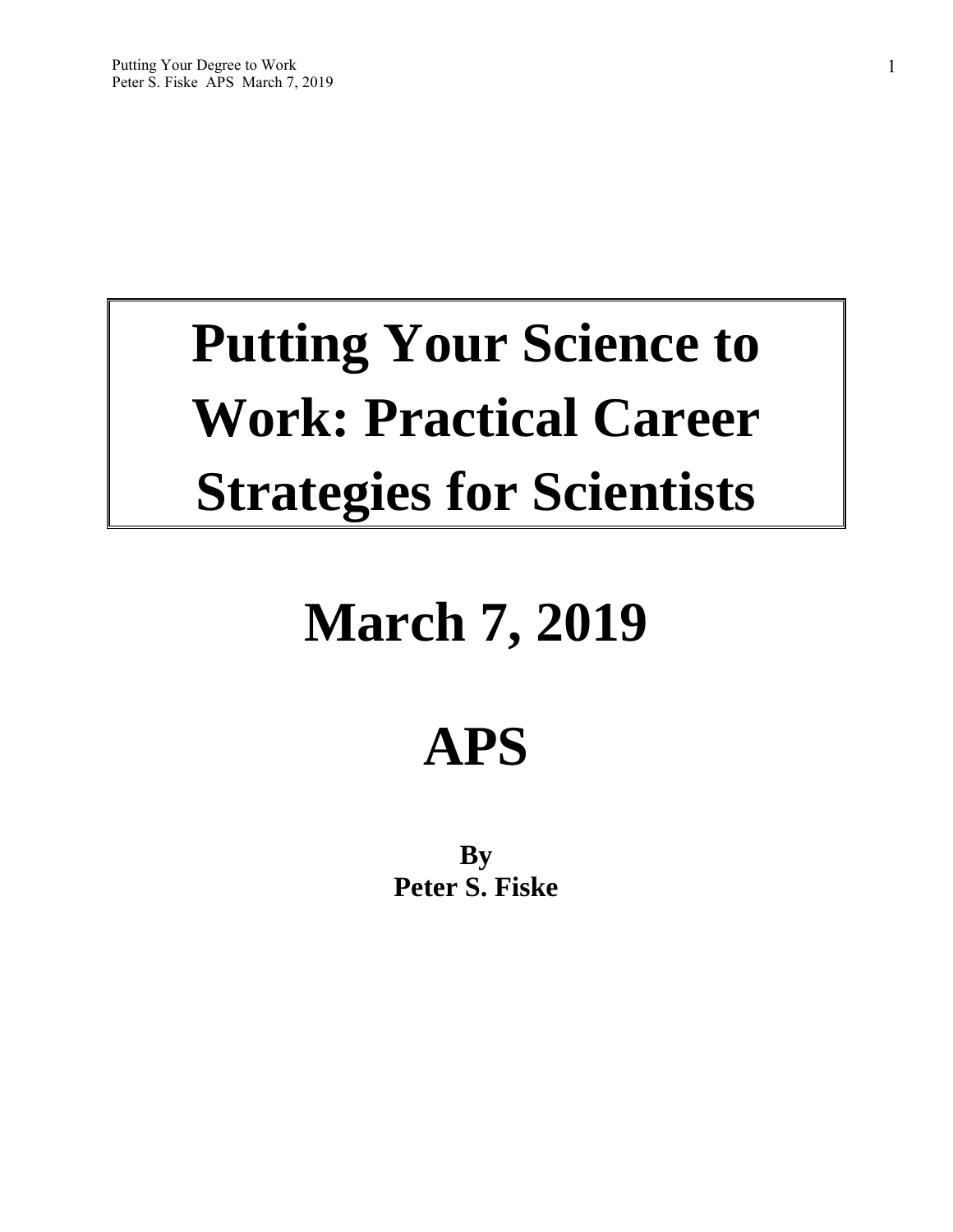#### **About the author...**

**Peter S. Fiske, Ph.D.** is the Director of the Water-Energy Resilience Research Institute (WERRI) at Lawrence Berkeley National Laboratory in Berkeley, CA. He is the former CEO of PAX Water Technologies, Inc. and formerly the co-founder and VP for Business Development of RAPT Industries, a spin-out from Lawrence Livermore National Laboratory. Prior to forming RAPT, Fiske was an experimental physicist at Lawrence Livermore National Laboratory where he ran a hypervelocity impact experimental facility and carried out research in the areas of condensed matter physics, high pressure science and high strain-rate deformation. He has organized and led panel discussions and workshops on alternative careers and career development for scientists at national and international meetings, universities, and national laboratories. He has been featured on NPR's Talk of the Nation - Science Friday. Fiske received his Ph.D. in Geochemistry and Materials Science 1993 from Stanford University and is the author of the book To Boldly Go: A Practical Career Guide for Scientists, (www.agu.org/careerguide) published by AGU and the upcoming second edition Put Your Science to WORK: The Take-Charge Career Guide for Scientists and Engineers. From 1997- 2001 he co-author of the biweekly column Opportunities on AAAS's Career website ScienceCareers.org and is currently a regular contributor to Nature.

## **Acknowledgments**

I am grateful to the Career Planning and Placement Center of Stanford University for sharing materials and references used in this presentation. Dr. Margaret Newhouse (Harvard University) graciously provided material for inclusion in this workshop.

This booklet is a work in progress. I receive numerous helpful suggestions each presentation. I would be grateful for your comments, corrections and suggestions for future editions. Please send them to me at petersfiske@gmail.com.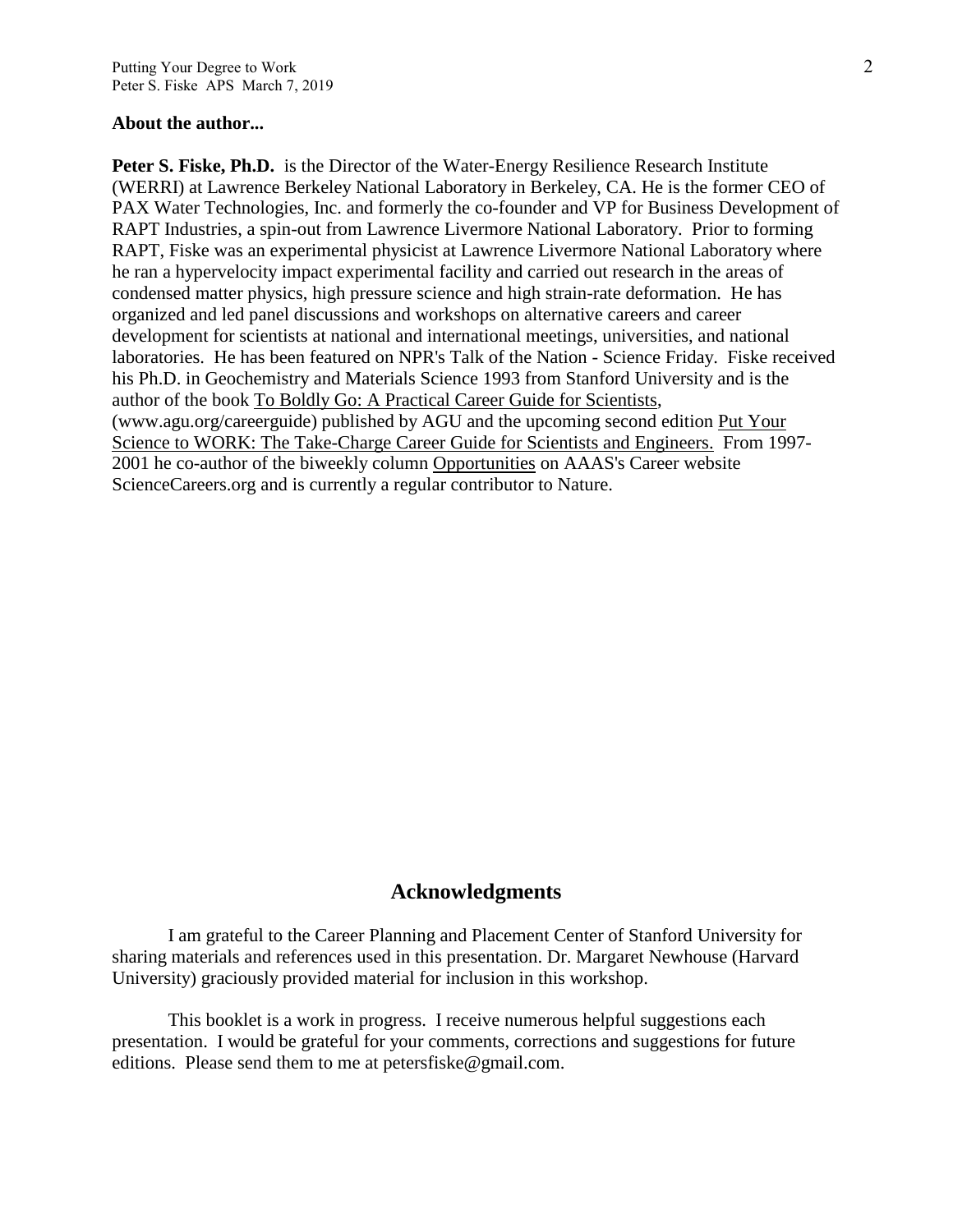## **Introduction**

*There is a tendency on the part of faculty to want to clone themselves and, by their attitude, to make students feel that "success" means a career in research at a university or at one of the few large industrial laboratories that are left. This tendency is misguided, for most jobs for our graduates have always been in industry and not in research. One of the reasons society supports us is to train people who will transform the work done at universities into something of more direct benefit to society.*

> *Burton Richter, 1995 Past President, APS*

*The low demand for Ph.D.s is not a temporary reflection of the business cycle, but a sign of a long-term shift in how the nation uses researchers. America will always need excellent, well-trained scientists, though not necessarily Ph.D.s, and not necessarily for traditional academic research and teaching. To pretend otherwise is not only wasteful but dangerous: if a real scientist shortage hits, no one will believe it.*

Sharon Begley (Newsweek, December 5,1994)

The purpose of this workshop is to assist you in conceptualizing, exploring and finding a satisfying career. It is not about abandoning research. Rather, it is an exhortation to explore a wide range of possible careers - and to apply the many skills you developed as a scholar to a myriad of problems in and outside of academia. It is also an introduction to the job search process with a particular emphasis on those aspects most crucial for Ph.D.-trained scholars.

Exploring alternative careers can be a liberating, empowering and fun experience. Who knows? Maybe the process of exploration will confirm your original choice. No matter what the outcome, you will be better off for the experience -- both in terms of your own direction and for the advice you may give to your students in the future.

Only **you** can be in control of your career and nobody cares more than **you** about your future.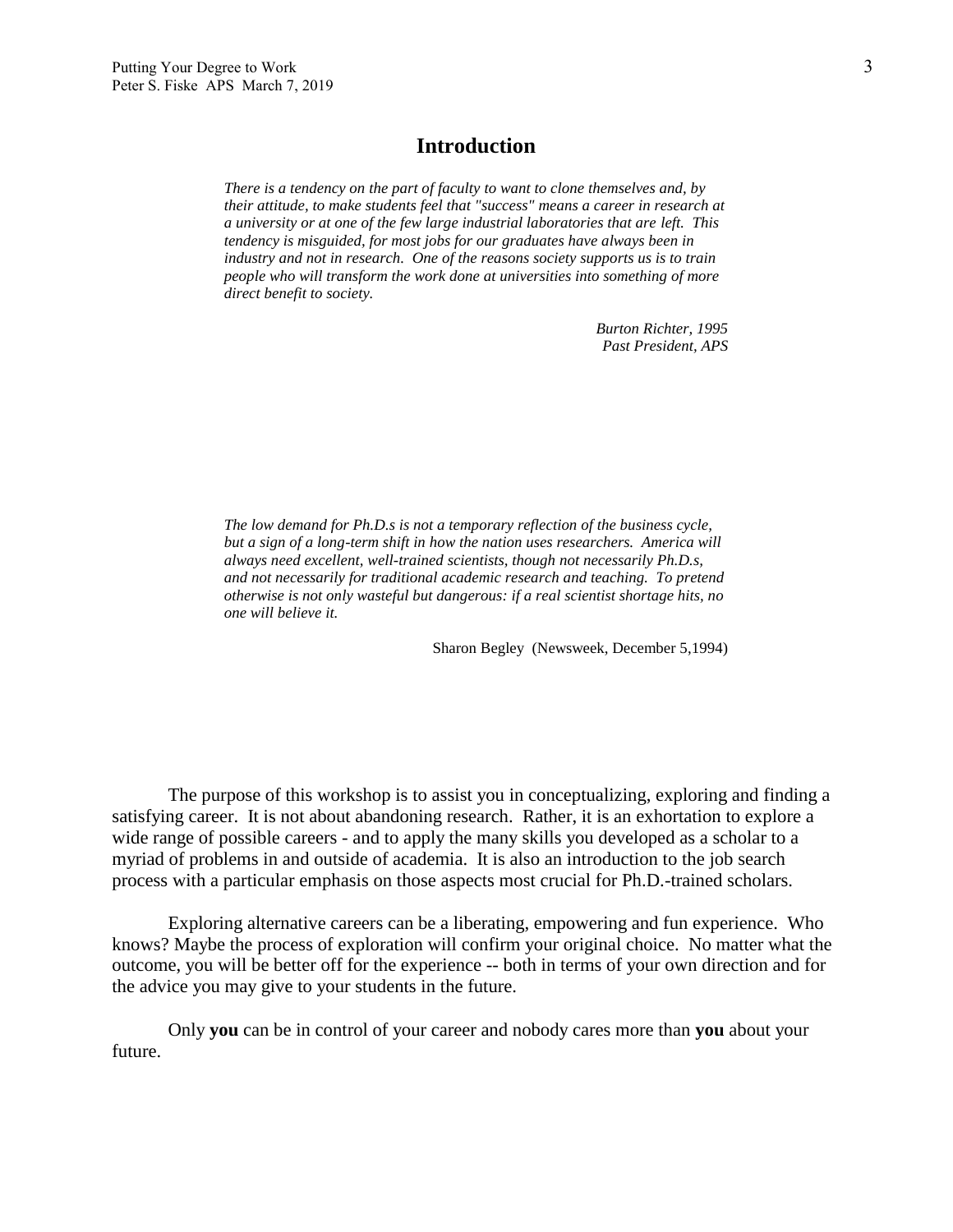#### **Now the Good News...**

*Young people themselves don't realize how valuable they are with a Ph.D. It means an ability to think deeply, solve problems, analyze data, criticize and be criticized. [Ph.D.s] often don't realize the breadth of what they are capable of doing. Neal Lane (Director, National Science Foundation)*

#### **Ph.D.-trained scholars possess many of the traits and skills that are of highest value in the "real world"**

*Transferable skills*

ability to function in a variety of environments and roles teaching skills: conceptualizing, explaining counseling, interview skills public speaking experience ability to support a position or viewpoint with argumentation and logic ability to conceive and design complex studies and projects ability to implement and manage all phases of complex research projects and to follow them through to completion knowledge of the scientific method to organize and test ideas ability to organize and analyze data, to understand statistics and to generalize from data ability to combine, integrate information from disparate sources ability to evaluate critically ability to investigate, using many different research methodologies ability to problem-solve ability to work with the committee process ability to do advocacy work ability to acknowledge many differing views of reality ability to suspend judgment, to work with ambiguity

ability to make the best use of "informed hunches"

#### *Personal Qualities*

intelligence, ability to learn quickly ability to make good decisions quickly analytical, inquiring, logical-mindedness ability to work well under pressure and willingness to work hard competitiveness, enjoyment of challenge ability to apply oneself to a variety of tasks simultaneously thorough, organized and efficient good time management skills resourceful, determined and persistent imaginative, creative cooperative and helpful objective and flexible good listening skills sensitive to different perspectives ability to make other people "feel interesting"

#### **These are the HOTTEST and MOST VALUABLE skills in the workplace**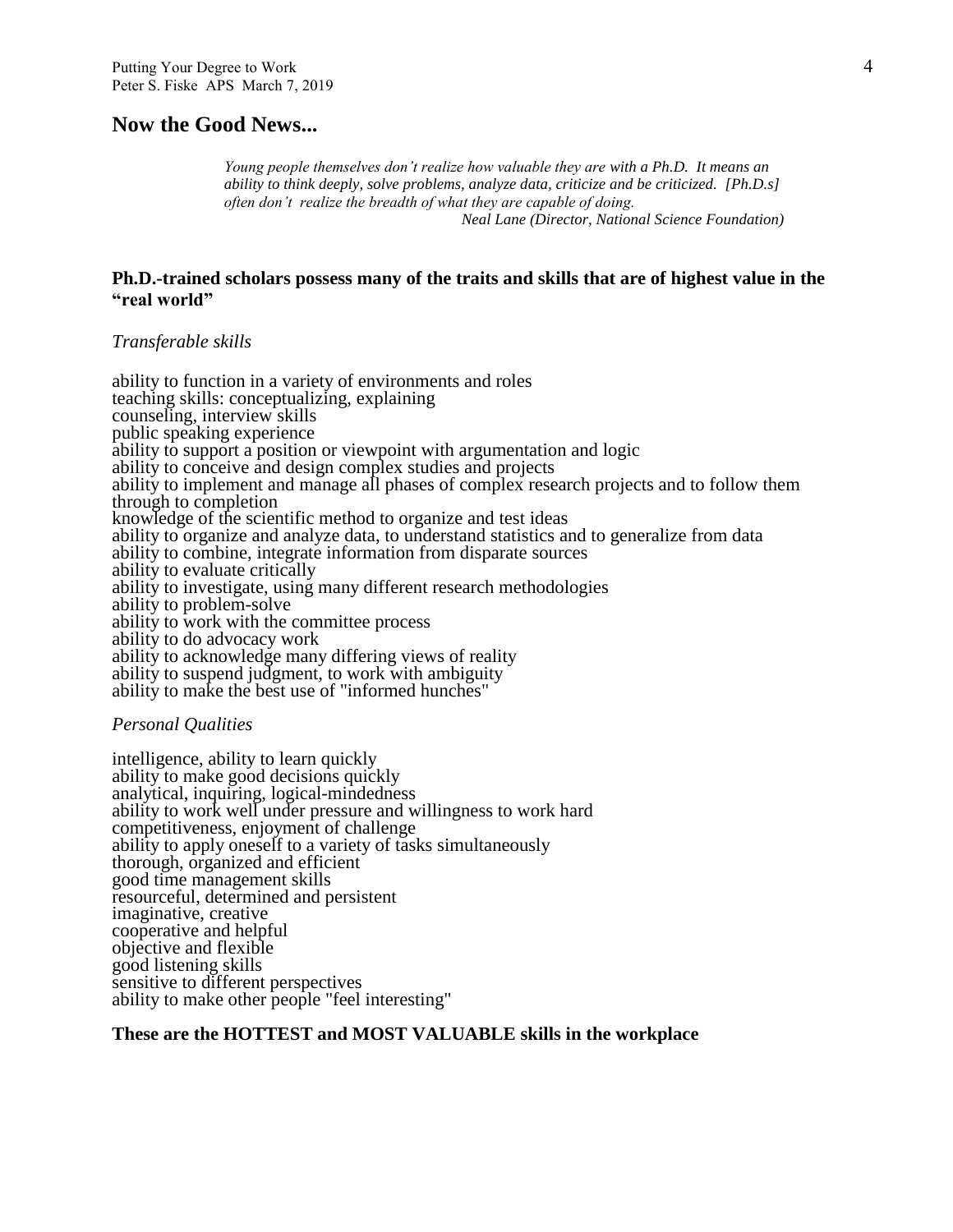## **The Career Planning Process: How do I start?**



It would be nice if one proceeded up this pyramid in a logical and orderly fashion but it seldom works out that way. We encounter a number a barriers, both real and perceived, which prevent us from recognizing all of our career options. Ph.D.s tend to skip the bottom two steps and proceed directly to a search for specific jobs in specific companies.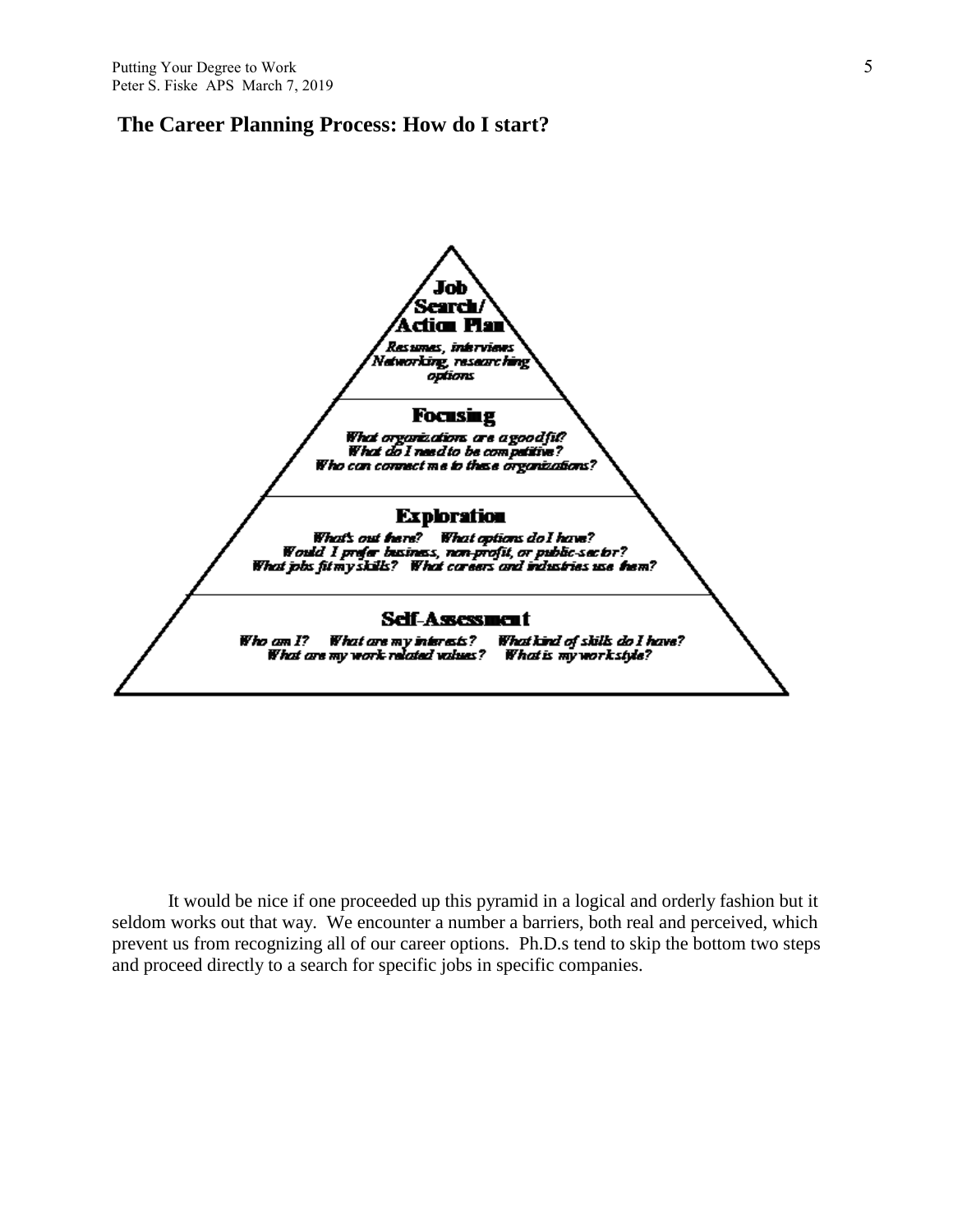## **Self Assessment: Who am I?**

#### **Informal methods of self-assessment include:**

• Initial Brainstorming

What Values, Interest and Skills are important? What careers utilize them? What specific organizations do you admire and why? Where is your PASSION!!! *Start a Career Development Journal!*

• Try some self-guided interest and skills exercises (see following pages) List accomplishments and identify skills that you have used. Check off a skills list. Describe an "Ideal Day" on the job. Identify and consider the implications of choosing "Five Lives."

### **Formal methods of self-assessment include:**

(These are usually done with the assistance of a career counselor)

- *Strong Interest Inventory* -- compares your interests to people successfully employed in a variety of occupations and groups occupations by six interest themes.
- 
- *Myers-Briggs Type Indicator* -- identifies 16 different personality types which can be compared to different types of work environments.
- Skills and values card sorts.

#### *Career interest tests have their proponents and their detractors*

*America is a society of test-takers. Every year, hundreds of thousands of people take psychological tests to understand more about their careers and job potential.*

*People often don't know how to think about their careers, or they felt like they've hit a brick wall. We use tests to break the brick walls down to building blocks. (Frederick Eigenbrod, clinical psychologist, Right Associates)*

*Critics say that there are no good shortcuts to self-understanding. Tests give a vision of an individual based on the assumptions of the test designer, sometimes reinforce societal stereotypes and should be viewed with caution.*

> *excerpted from "Job hunters must use their heads in weighing personality test scores" by Michelle Levander, San Jose Mercury News*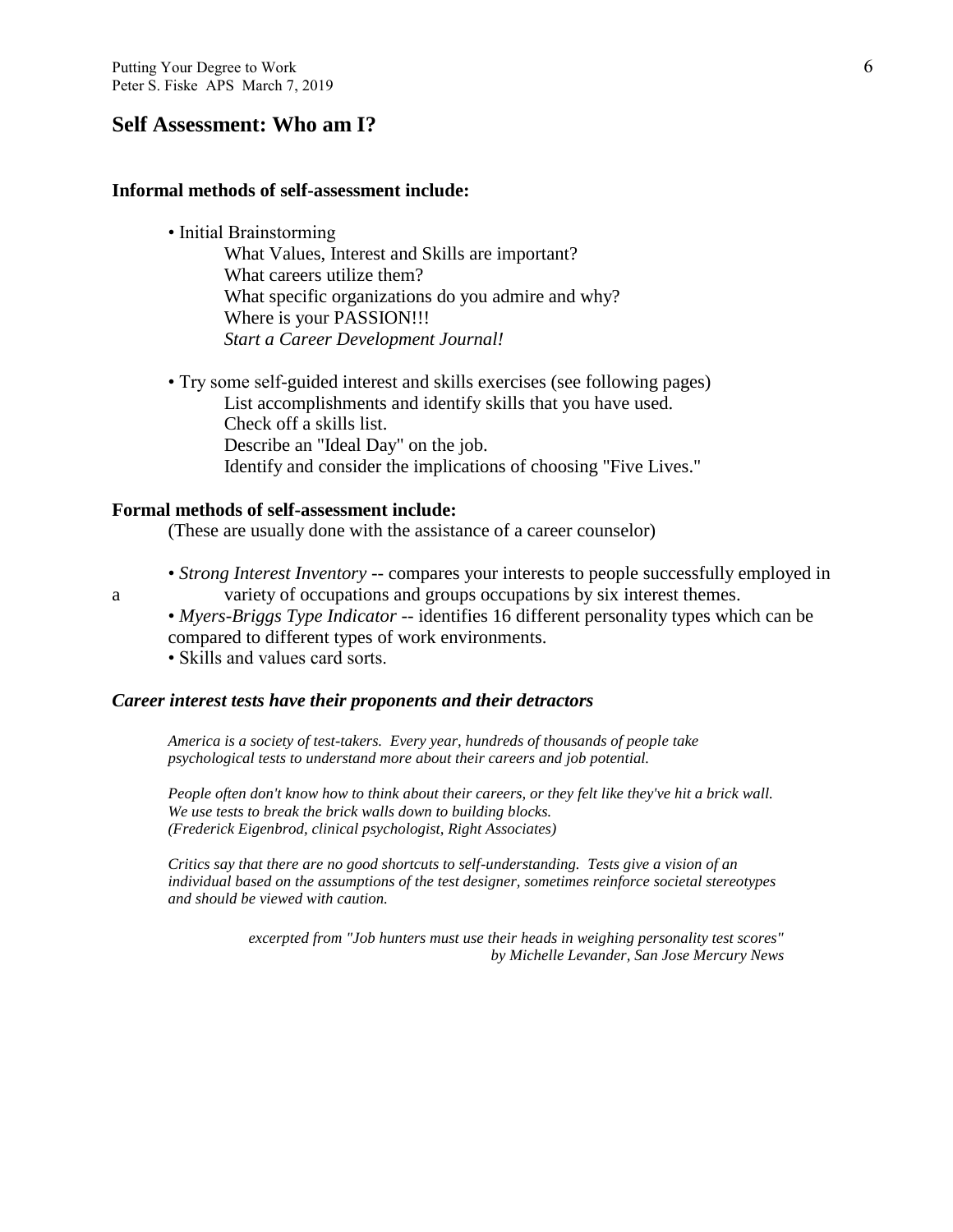## **Interest inventory exercises (Some homework for after the workshop)**

Below are a series of self-assessment exercises, modified from *Beyond the Ivory Tower* by Margaret Newhouse. These exercises may seem nebulous and somewhat redundant, in fact they are. But they can sneak up on you and help to reveal things about yourself. Your answers to these questions will vary from day to day, depending on immediate as well as long-term concerns. But in the end, returning to these questions from time to time can help guide you to specific parts of your life that you find the most fulfilling.

1. Make a two-column list of everything you can think of that you like and dislike about the academic career, and then assign priorities. What do you learn about your values, interests and skills as they affect the work and workplace?

2. If you could live five lives *simultaneously*, and explore a different talent, interest, or lifestyle in each, what would you be in each of them?

3. Think back over the experiences you have had in your life - in the areas of work, leisure, or learning - and pick three to ten that have the following characteristics:

- a. you were the chief or a significant player
- b. YOU  $($   $\pm$  the world or significant others) regard it as a success: you achieved, did, or created something with concrete results, or acted to solve a problem, or gave something of yourself that you are proud of and are pleased by
- c. you truly enjoyed yourself in the process.

List each of them, write why you consider it a success, and write a paragraph or two detailing the experience, step by step. Extract from these stories the values and interests they reveal about you and the skills you used. In other words, what do they reveal about what you like to do and do well? This exercise works well if you also tell your stories to one or two friends and ask them to reflect back to you the skills, qualities and values they perceive.

*(This is a good exercise from which to construct good interview answers and resumes. Many of the interview questions listed in Knock 'em Dead could be answered with the results of this exercise.)*

4. Make a two column list of "characteristics any job I take *must* have" and "characteristics it *must not* have". This list will be very preliminary, and you will constantly revise it throughout this process and beyond. But making the list will help you summarize your knowledge to date and keep you focused on your central values and requirements. It can also keep you from compromising on essential things when you get a job offer.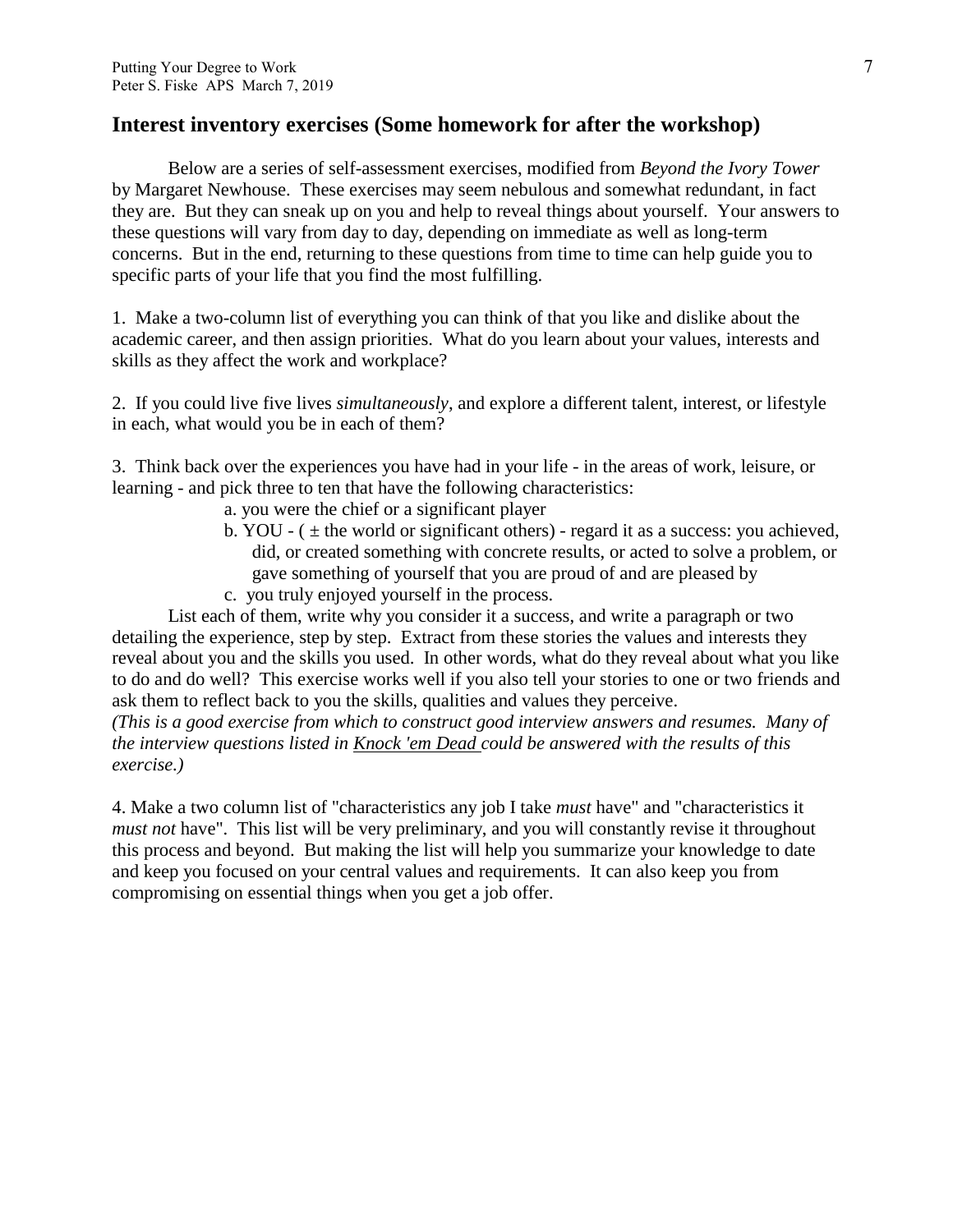## **Steps to Conducting Career Planning Research**

If you have gone through some sincere self-assessment you may have some general ideas about what you might enjoy doing. The difficulty arises in trying to find out exactly what professions, fields and jobs call upon the skills and interests that you possess. This is the time for some sincere RESEARCH. This type of data gathering involves looking around, reading and asking questions. Here are some suggestions:

- Identify three general career fields that you want to research (one can be your current path, for example, teaching/research) that are good matches to your interests skills and values.
- Read about the field or employers in that field (university and community college career centers, business libraries, and community career centers have this information).
- Read books such as *The High Tech Career Book* by Betsy Collard or *Choosing a Career in Business* by Stephen Stumpf.

#### **Informational Interviewing**

*Going directly to places where you would like to work is six times as effective as mailing out résumés and cover letters Bolles- What Color is Your Parachute*

The purpose of informational interviewing is to obtain first-hand, current information about a career field. It is about doing research and learning something, not getting a job offer. There are several benefits of getting experience in this type of interview situation. After all:

- you are in control
- you can ask sticky questions that wouldn't be appropriate in a job interview
- you can see people in their actual work environment
- you can get feedback and advice
- you can make sure the work environment is right for you
- you can gain visibility
- you can practice being perfect for when it really counts

In order to make informational interviewing a success you must be well-informed, focused and BRIEF. Wasting people's time is just about the best way to ensure that they will never help you again.

Arranging for informational interviews requires a little leg-work. Start by finding some referral, either a person, or a school alumnus/ae connection. Start by looking at the career planning and placement center you are using: find out if there are individuals who have agreed to be interviewed (alums commonly do). Once you get the first name, that person can give you advice about who else to talk to. Then ...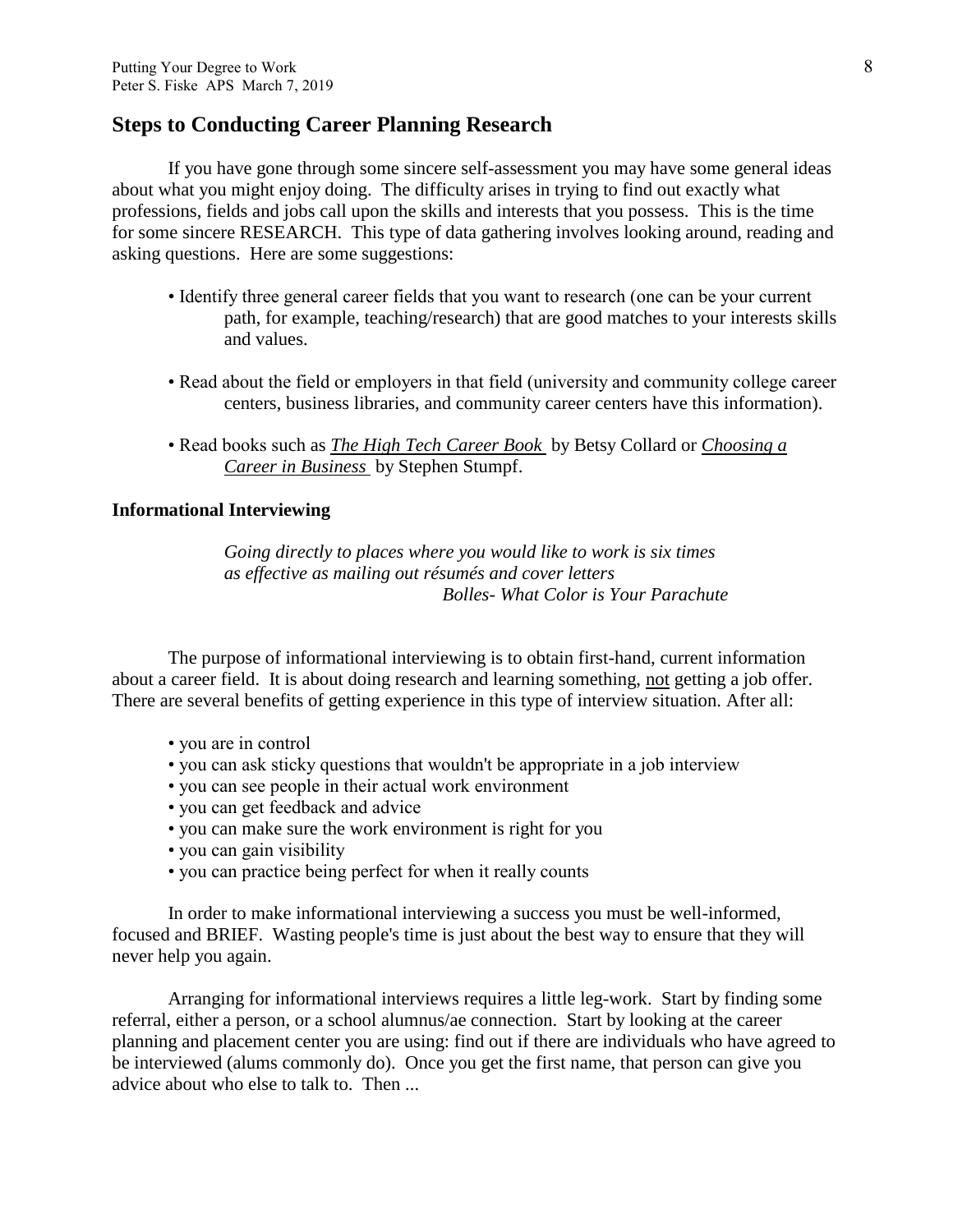- contact the person by phone or letter, explain that you want to learn more about the career field and that you got their name by \_\_\_\_. They may refuse or say that another person would be more appropriate. If so, contact that person and move forward.
- prepare some of your questions in advance don't waste time: a typical informational interview is only 20 minutes. People do not enjoy answering questions that could or should have been investigated elsewhere
- questions asked usually pertain to:
	- 1. Required background and training
	- 2. Specific information regarding the career
	- 3. Personal experiences
	- 4. Advice
	- 5. Future trends

#### **Some do's and don'ts about Informational Interviewing**

- 1. Treat it as a formal interview for a job: do your homework
	- think carefully about what you want to learn prepare questions act professionally
- 2. However and informational interview is **not** an interview for a job- do not: ask for a job, even indirectly (make this clear from outset) speak only with one or two people and assume they represent all

Your assignment: Set up an informational interview with someone you know (a friend). This trial run will help you work the bugs out and will make you more comfortable with the whole process.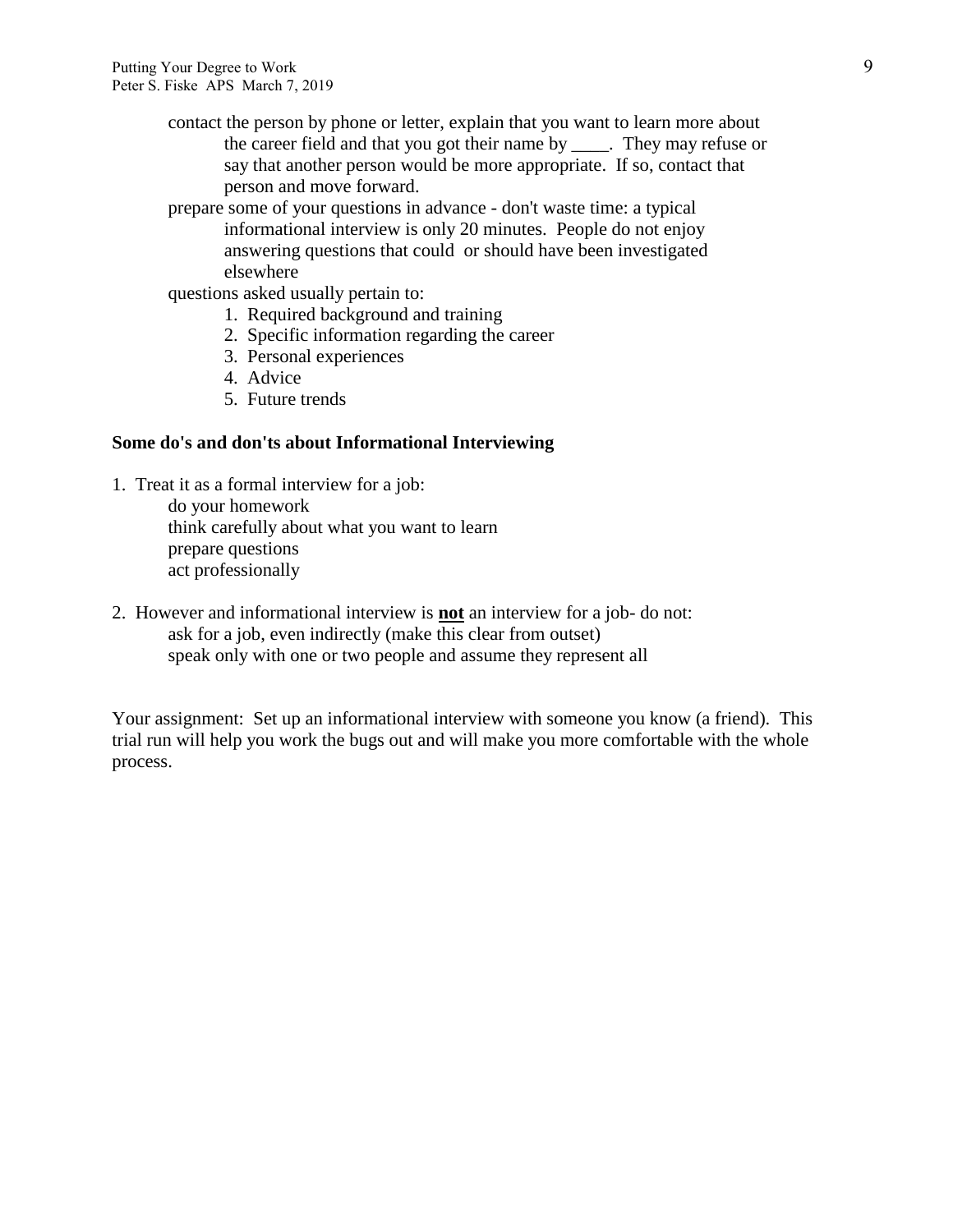## **Networking: How most of the people on planet Earth got their jobs**

It is a job-hunting cliché: Networking is the most effective way of finding a job. Period. But it is surprising how little Ph.D. scholars pay attention to this naked fact. Networking is the process of meeting people and

- 1. Learning about careers and specific job opportunities from them and
- 2. Alerting them to your career goals and abilities

Networking enormously increases your chances of landing a good job and having better job mobility.

Networking shouldn't be confused with Informational Interviewing. The latter is a formalized way of obtaining specific information from a specific person. Networking is more informal. At it's simplest, networking is simply alerting people to the fact that you're in the market for a job. Networking can also be a source of support and encouragement, after all, isn't it nice to think that other people have their ears to the ground for you?

#### **Who is my network?**

Here are a few specific suggestions:

Friends from high school, college, grad school Relatives Past bosses (e.g. summer employment jobs) Neighbors Mentors People you meet at Seminars, Conferences and Workshops Other people looking for jobs and who they know...

In other words, ANYBODY you are friends with and who you feel comfortable talking to.

#### **How do I network?**

You can be as formal or informal as you like, though keeping track of tips and sources by keeping notes is a good idea. Some people recommend that you make lists and engage in formal contacts. I think that meeting people and being low-key is easier to do. Very few people enjoy a pushy aggressive person asking for "help."

• TALK TO PEOPLE IN YOUR CAREER FIELDS OF INTEREST (alumni/ae, family friends, etc.)

- Start with one person that you already know or have some connection with.

- Commit to contacting him or her in the next few weeks for an informal meeting, this will serve as a means to "practice" informational interviewing.

- With the next contact(s), send them a letter introducing yourself and follow-up with a phone call to set up the meeting.

- Make sure you get permission to use their name as a reference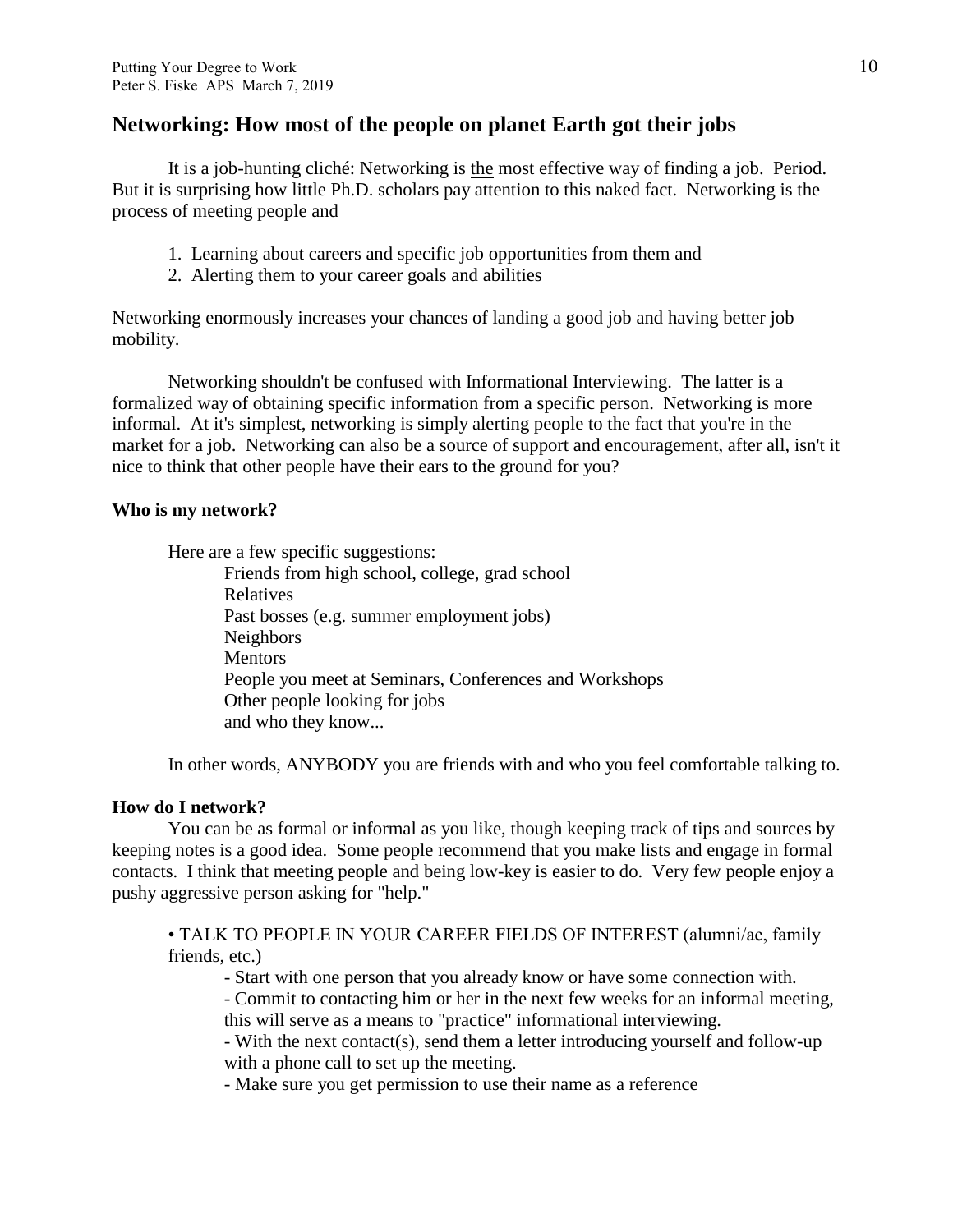## **Focusing: Targeting specific fields**

This is probably the hardest level of the whole pyramid. Up to now things have been relatively easy, even fun. This stage is where the psychological barriers are encountered. It is also the stage of commitment; you really are going to look for a job.

Difficult questions that have been deferred up to now begin to appear.

#### **Common Career Change Questions Asked by Ph.D.s:**

- "Will this change be any better than sticking it out in science?"
- "Am I taking a big risk?"
- "Will I have a problem getting a new job?"
- "Will my family, friends, advisors think that I have failed if I change directions?"
- "Will I think that I have failed if I leave science?"
- "Will I have to go through this period of transition again at a later point in my career?"

These are hard questions, especially for people who feel like they have trained all their life for one career. Especially for those who really love doing science. However there is a world of possibilities out there for brilliant, articulate, independent people like yourself. Just remember the following:

#### **"LAWS OF THE JOB SEARCH"** by David Maister, Ph.D.

- 1. Ban the word "should" from your job search.
- 2. If your work doesn't turn you on, you won't be very good at it.
- 3. Changing jobs is easier than changing families, and a lot less painful.
- 4. The more confusion you feel, the worse the decision you'll make.

5. Remember, the point in life is to be happy. All other goals (money, fame, status, responsibility, achievement) are merely ways of making you happy, and worthless in themselves.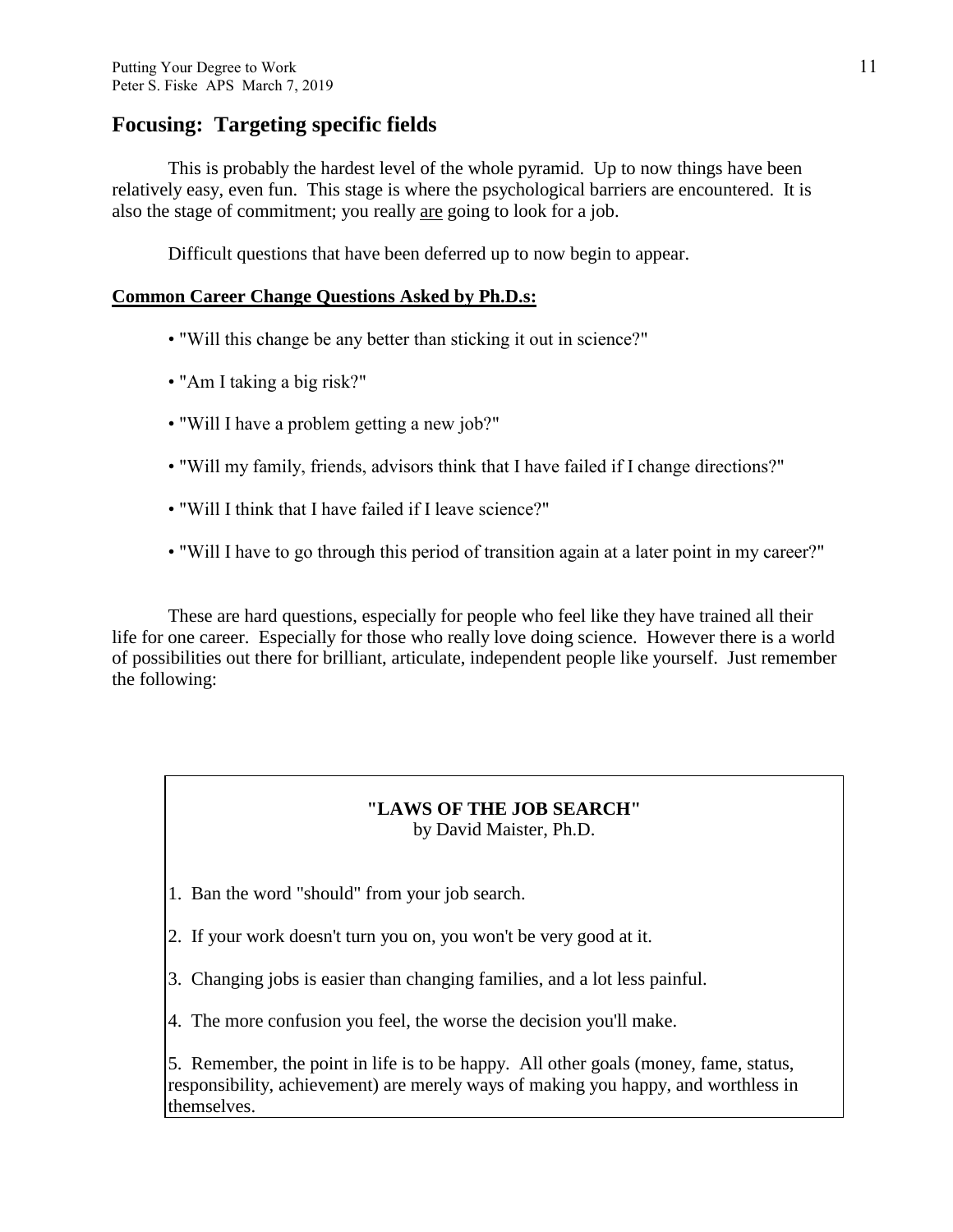## **Information on a career field you know: Research Science**

#### *A Ph.D. is not enough! - A Guide to Survival in Science by Peter J. Feibelman Ph.D.*

Peter Feibelman's book, A Ph.D. is NOT Enough should be required reading for every Ph.D. student entering graduate school. A senior scientist at Sandia National Laboratory, Feibelman's book is a concise and witty survival guide for young scientists who aspire to a career in research. Much of Feibelman's advice is common sense. Its value comes from the fact that it is all presented in one place. Sort of like a scientist's facts-of-life book.

Feibelman discusses all aspects of a young scientist's career from choosing a good advisor and a good thesis to obtaining a post-doc that will forward your career and so on. Feibelman also gives some practical advice on the mechanics of getting hired: how to present an outstanding job talk, writing notable research papers and defining an attractive and tractable research program. The advice in this book is not only applicable to all scientists and engineers but to anyone who is seeking a career that will be predominantly self-guided and high profile.

There is one piece of advice that is repeated and elaborated on throughout this book: get a mentor. Feibelman discusses how interacting with more senior research "aunts and uncles" can give a young scientist a broader perspective as well as access to the inner working of the scientific process. This person needs to be someone else besides your Ph.D. advisor, especially a person who will take personal interest in you and your progress. This piece of advice is so important and so valuable that it cannot be overstated. Many have said that the paucity of mentors or "role models" for women and minorities in science is the principal reason that they continue to be so poorly represented.

I summarize some of Feibelman's best advice below:

#### **Choosing the right advisor and thesis**

- choose an established advisor with a track record of success
	- they are more able to support you
	- they won't be competing with you once you finish
- choose a research group that is active, collaborative and interdisciplinary do the advisor and the members of the research group see the "big picture"

#### **Choosing the right post-doc**

- choose a project and group that will enable you to finish up and publish research in time
- choose a senior scientist with an established lab
- don't be a slave

#### **Giving talks**

- never overestimate your audience
	- some basics are good the audience feels like they know something
- make it clear what the big picture is
- make yourself heard, don't talk fast
- cut the filler (outline slides, detailed experimental set-up)
- make your overheads readable and not ostentatious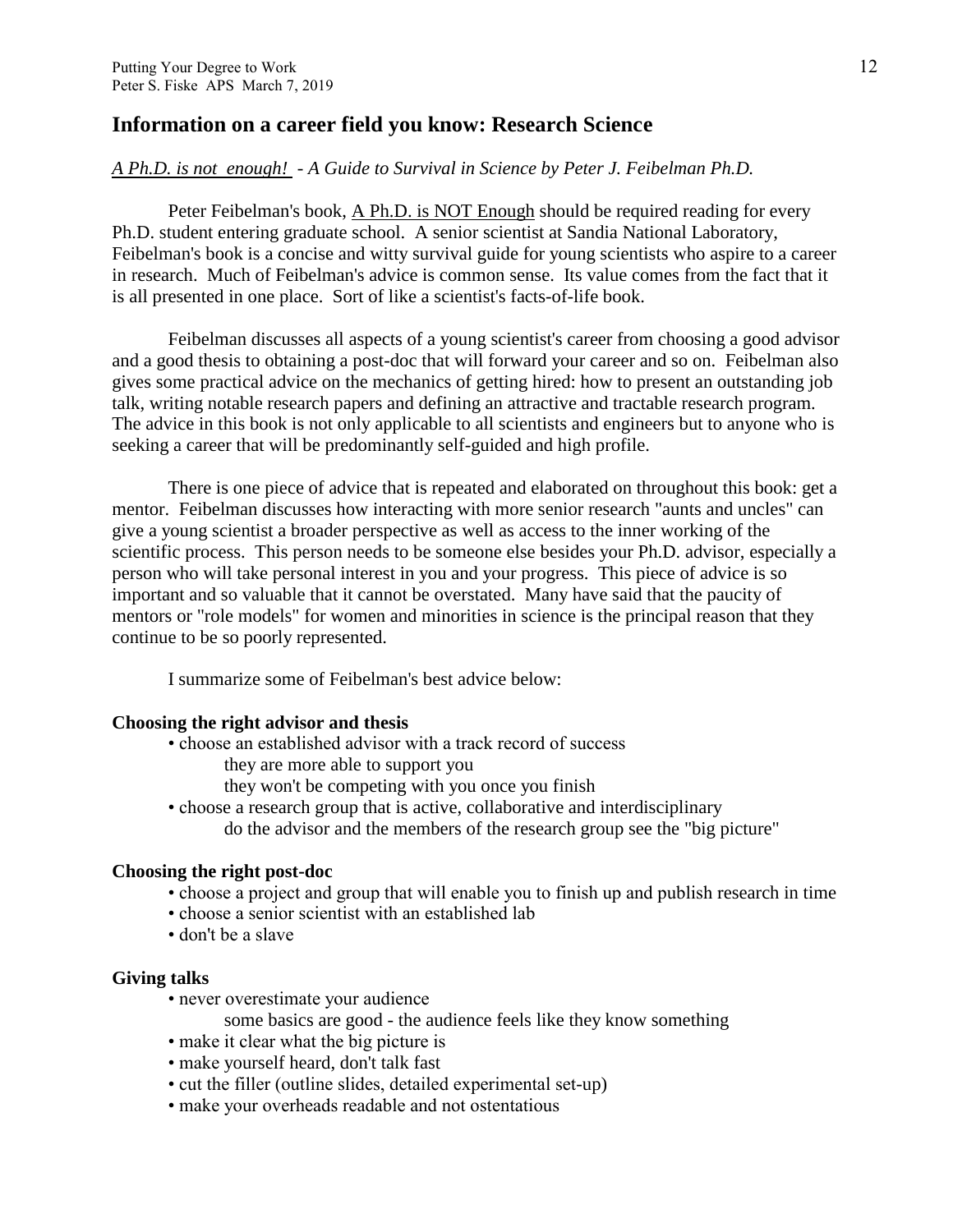#### **Publishing papers**

- plan your research as a series of short complete projects easier to write
	- keeps your name in circulation
- write compelling papers (read the book for some very detailed advice here)
- don't be afraid to use first person/avoid overuse of third person
- send it to a colleague for review first

#### **Choosing a career path**

- weigh the relative value of prestige money and security
- weigh the desire of teaching with the desire of research
- weigh the relative value of an academic setting with others

#### **Job interviews**

- do your homework find out the issues and desires of the employers
- think of answers to obvious questions in advance e.g.: "What will you do here if we hire you?"
- practice your % \\$#!! talk, practice again, and again

#### **Getting funded**

- start writing grants in grad school
- address important issues, not just topics in your sub-discipline
- do not promise the moon
- get involved with a group effort

#### **Establishing a research program**

- be a problem- rather than a technique-oriented thinker
- plan a series of short projects that drive toward a bigger goal
- ambition is rewarded

Why didn't our advisors tell us all this? Part of the reason may be because they themselves have never really thought about it. Part of the reason may be in the nature of the Ph.D. training for scientists. Many adhere to the philosophy that survival instincts in science can't be taught and that only those with the instinctive skills should survive. This is an obvious crock. Most often, those students who seem to be "on-the-ball" have only had the fortune of receiving this advice earlier, either from a professor, more senior graduate students, or from a family member. Survival skills in science can and should be taught! I hope that those of you who end up advising other students will keep this in mind and either sit your students down for a talk about the "facts of life" or simply buy this book and make it assigned reading!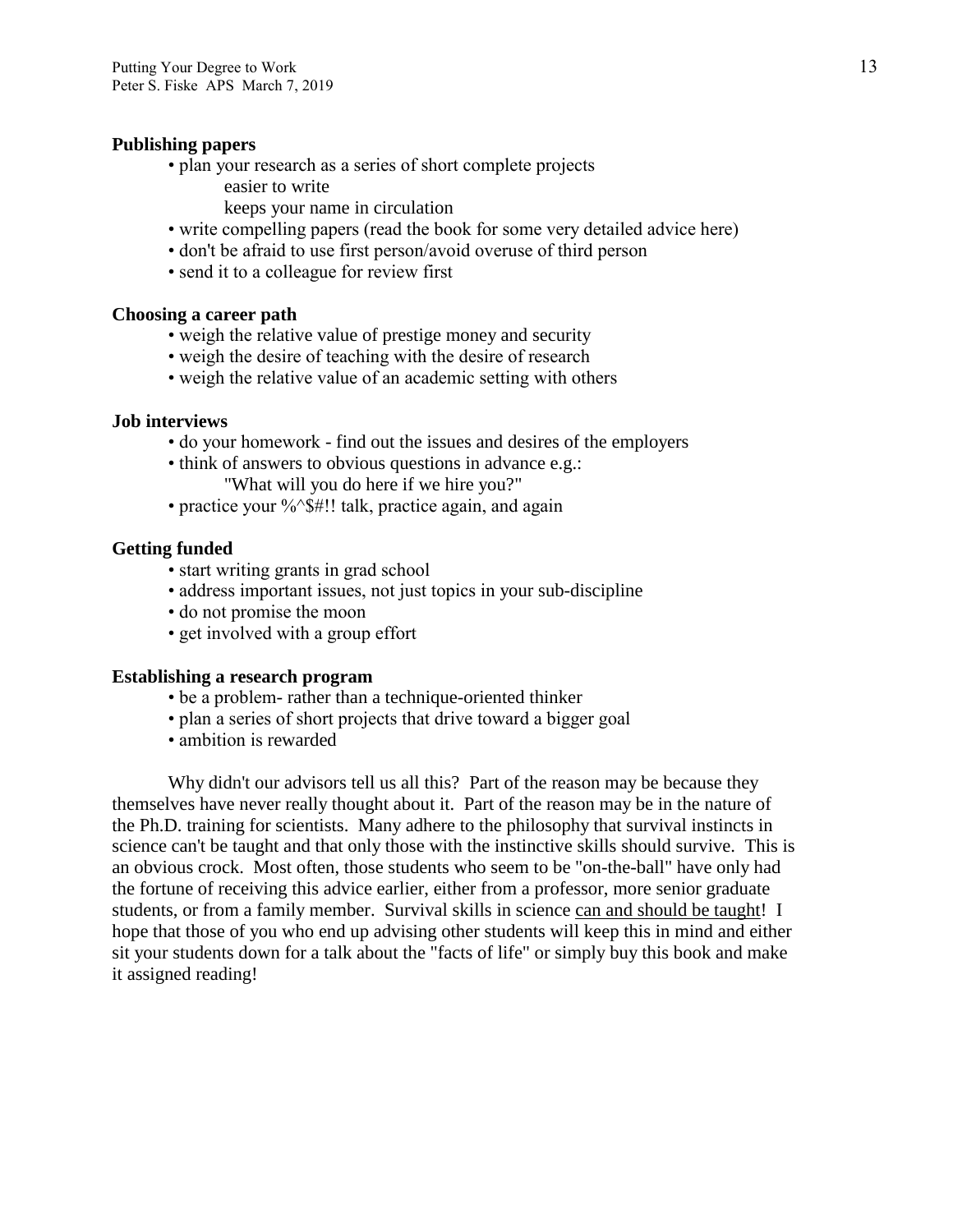## **Resumes and Curricula Vitae**

Typically, people begin the process of searching for a job by constructing a resume or curriculum vitae (or CV). Most of you probably have at least one or the other. Some of you may have even consulted a book or two about writing resumes. However, most of you may have received no formal advice, and are proceeding based on the examples of friends or family.

The rules of CV construction may be familiar to some of you, since we come from a work environment where that document is the norm. Most Ph.D.s, however, do not have any experience writing a resume and wind up creating a document that looks very much like, well..., a CV. Even though we live in a free society there *are* some fundamental differences between CVs and resumes. However, despite these differences, the goal is the same:

#### **The main purpose of a resume or a CV is** *to get you an interview.*

The CV is a summary of all your educational and professional background. It is used when applying for academic jobs (in teaching or administration), for research jobs in government or private laboratories, or for a fellowship or grant. A CV commonly includes a full list of publications and can be several pages in length. Space is not at a premium. The CV will be thoroughly examined by at least one member of the search committee who will glean the information that is of highest importance to the committee.

The resume is a summary of those aspects of your job experience and education that qualify you for the particular job to which you are applying. Resumes are used everywhere a CV is not specifically requested. A resume is shorter, usually 1 page, sometimes 2 for higher-level positions. Space is at a premium, and the layout is compact but easily readable. The *average* employer spends about 20 seconds examining and sorting each resume. Thus the challenge is to provide the right information in an attractive layout that will cause the employer to place your resume in the "for closer examination" pile rather than the "maybe later" pile. Resumes from research-trained scholars applying to positions that do not call for an advanced degree may elicit additional scrutiny if, for no other reason, because such a resume would be uncommon. Whether or not this ends up working for you or against you depends very much on the skills you offer *and* the professional nature of your job materials. The biggest challenge for scholars applying to nonacademic jobs is convincing employers in the first 20 seconds that you are serious, competent, and prepared. Your resume, like your cover letter, your interview, and every other part of your package of job materials, must reinforce the preconception that you are bloody brilliant but must also immediately challenge stereotypical notions that you are a loner, are impractical, and are uninterested in things besides science.

If you have read everything up to now you may realize that it is critical to undertake some sincere self-assessment before trying to construct materials that you will send out to strangers. Self-assessment is particularly important if you are exploring alternatives to research science. After all, a resume should say at least as much about *where you are going* as it does where you have been.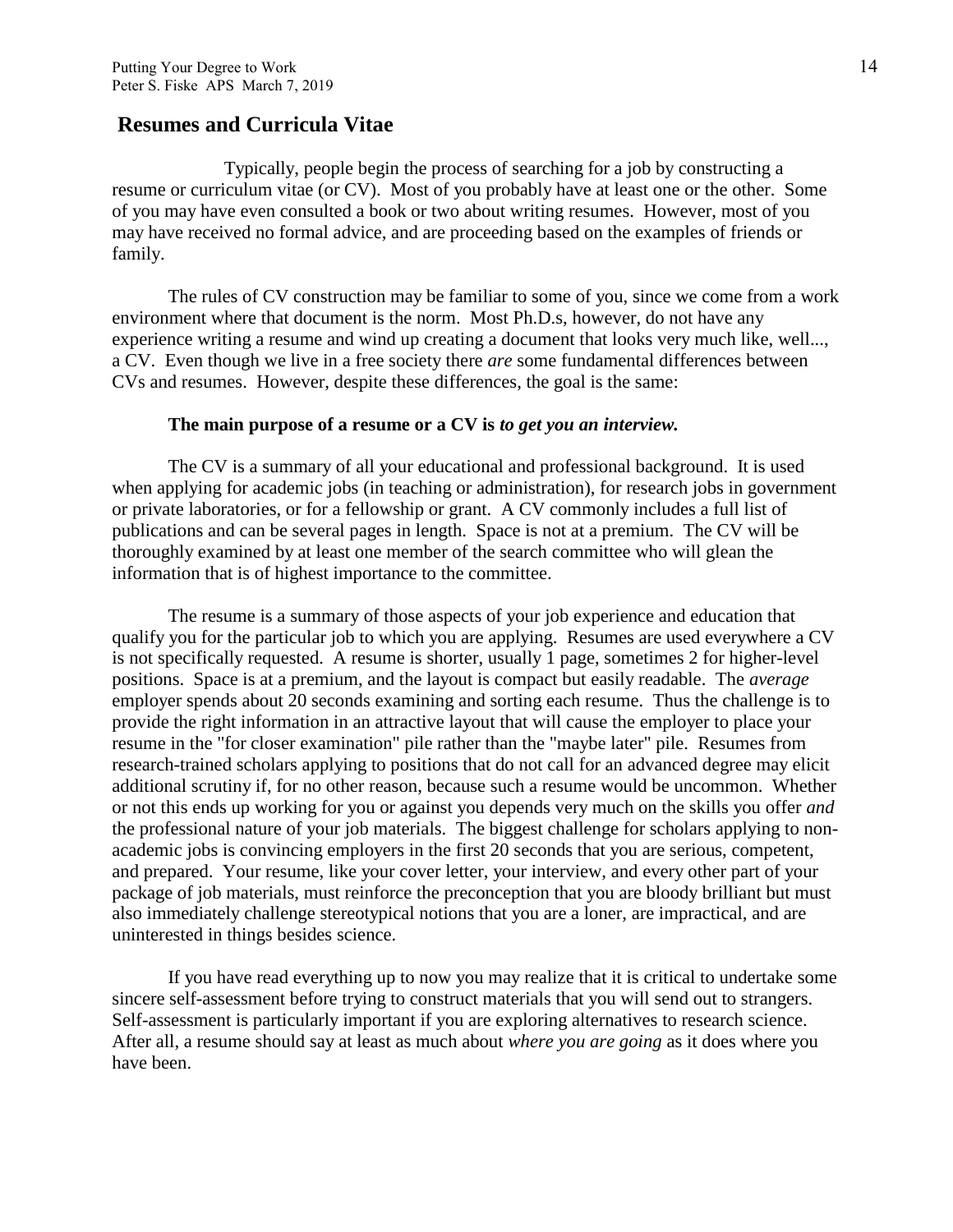In the past, people have discussed converting a CV to a resume as if all that mattered was having a single page and the right font. No way. Depending on how far you are moving away from a career in research science your resume will bear less and less resemblance to your CV. Your technical and research experience will be a major item or series of items in your resume, but you will likely include other things as well, such as relevant skills and experience from the rest of your life. And, yes, even for the most die-hard among you, you *do* have other parts of your life besides science.

#### **Constructing a CV**

The overall layout of your CV is NOT going to make much of a difference in whether or not you make the short list. However, presenting a CV that is organized, attractive, easy to read, and contains all the information of interest to the search committee will help them evaluate you. Making their life easier can't hurt, now can it? CVs that are missing critical information, are poorly laid out, or are hard to read can only hurt your chances.

The contents of your CV may vary somewhat, depending on your field. If you have not already done so, check out your advisor's CV, or the CV of a collaborator to see what categories of information are included. Some categories of information are essential in all fields. These are:

#### *Identifying information*

Usually your name, address, phone/fax number, and e-mail address come first. Be sure to include your citizenship AND make sure your name appears on each page (either in the header or footer of the CV). Do not include your date of birth, marital status, number of children, social security number, or other personal information. Not only is it not required, but it is illegal for employers to request this information of you (more on that in the resume section).

#### *Education*

List your degrees, along with the department, institution and dates of completion (or expected date). In each, list minors, sub-fields and any academic honors such as Summa Cum Laude. Some people list the titles of their theses and the name of their advisor as well, others have a separate section for this.

#### *Dissertation or thesis*

Some people have a separate section giving the title and a brief (one paragraph) description of their work. Some disciplines of science simply list the title and describe the research more fully in the Experience section

#### *Awards, honors, fellowships, scholarships*

All honors and awards outside of academic honors should be listed in this section. Honors such as membership in Phi Beta Kappa, outstanding paper awards, and competitive fellowships and scholarships should be listed, along with the year of the award.

#### *Professional experience*

This section should be used to describe all your past positions and experience. Some people structure this chronologically, giving the position, such as Research Assistant, along with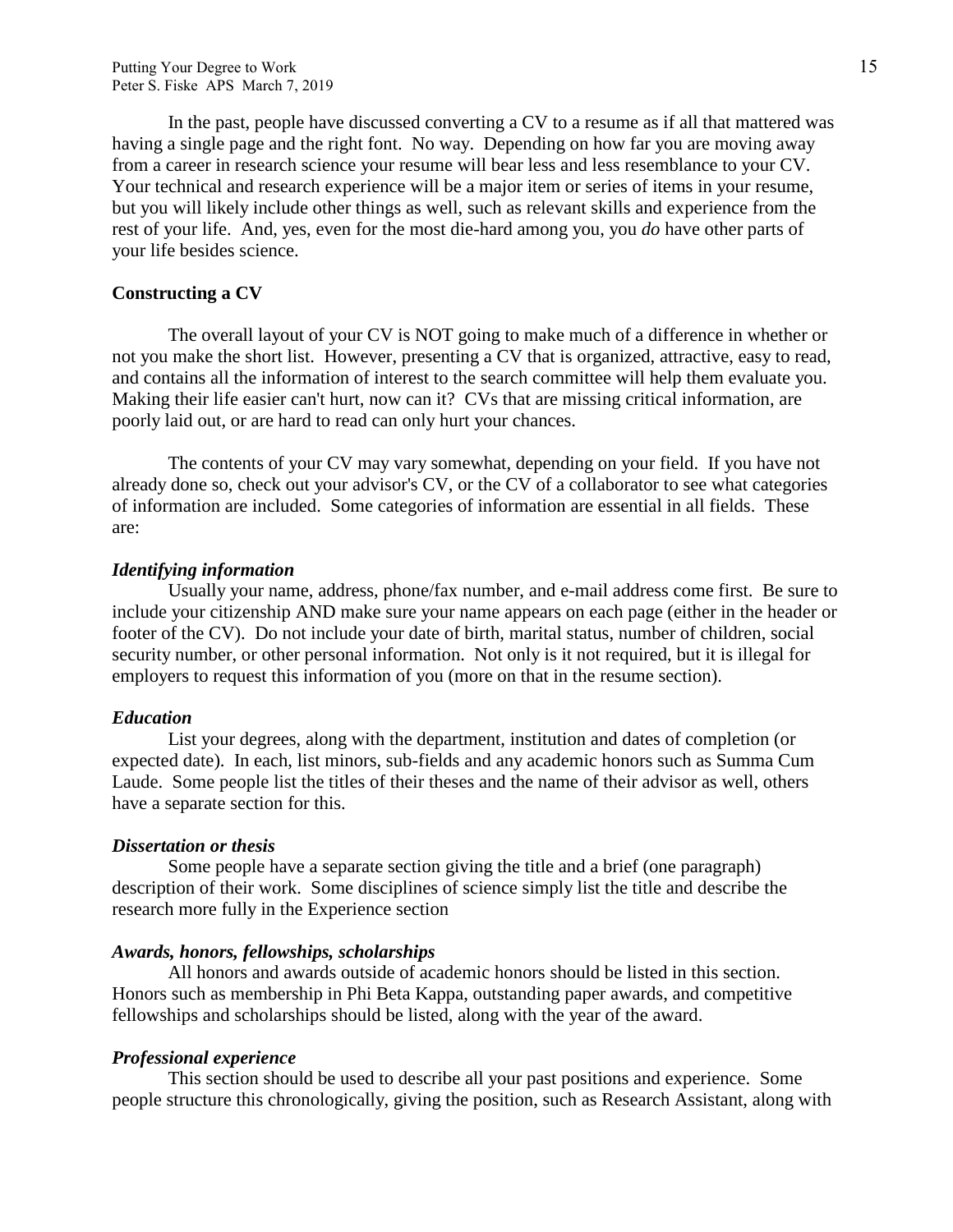the institution, the date (usually month/year), and a brief description of the activities involved. It is important to list more than only job titles. Explain what you did in each position. Don't assume that those reading your CV will know exactly what went into your year as a TA. Be specific, be brief, and quantify your accomplishments as much as possible. Some people break this section up into subheadings such as Research Experience, Teaching Experience, Consulting, and others. If you do opt for this, make sure that the information is still easy to find.

#### *Publications*

This section is usually at the end of every CV, usually because it alone takes up a few pages. While citation styles may vary from field to field there are some general things that you should bear in mind.

1. It is a good idea to sort out your publication list into sub-categories of importance. Peerreviewed full publications are by far the most important part of your publication list and should be listed first. Publications in press or in review should be listed separately. Conference proceedings, reports, and other publications that are not peer-reviewed should be listed next. Other publications, such as published photographs, or patents can be listed in their own categories next. Abstracts are the least important, and should be listed in their own section at the end. Some people only list the last few years' abstracts to save space. For scholars with several pages of peer-reviewed papers in print, the list of full publications itself can be sorted. For example, the publications of a Crystallographer might be sorted into fields of Solid-State Physics, Materials Science, Ceramics, and General/Interdisciplinary. Any format that helps people assess the quality and breadth of your publication record is an asset.

In contrast, layouts and citation styles that tend to obscure the quality and breadth of your publication record should be avoided. Mixing citations for abstracts and full papers together only forces people to hunt through the list and find the few items that are full publications. Citations that obscure the order of authorship or leave out some information only waste time. In some cases, these styles can leave the impression that the applicant is trying to camouflage an inferior publication record. Despite what you may think, duplicity is NOT a valued trait in academia.

#### *References*

List the people who have agreed to write letters of reference on your behalf. Because your list may be used to contact these people for further information it is important to list not only the name of the person but also their job, title, their relation to you (e.g. Ph.D. committee), their full address, their phone number, and any other appropriate means of contacting them. Be sure the people you have listed KNOW they are acting as references.

Letters of reference are a VERY important factor in hiring decisions in research science. Letters of reference are seldom overtly negative, and tend to range from luke-warm to totally enthusiastic. Letters from well-known researchers in top-notch departments are taken more seriously than those from lesser-knowns (big surprise, right?). Clearly, a good letter from someone who knows the department or group to which you are applying will be extremely valuable because the recommendor can be specific about how you might fit in to the organization. The strongest letters usually say things like: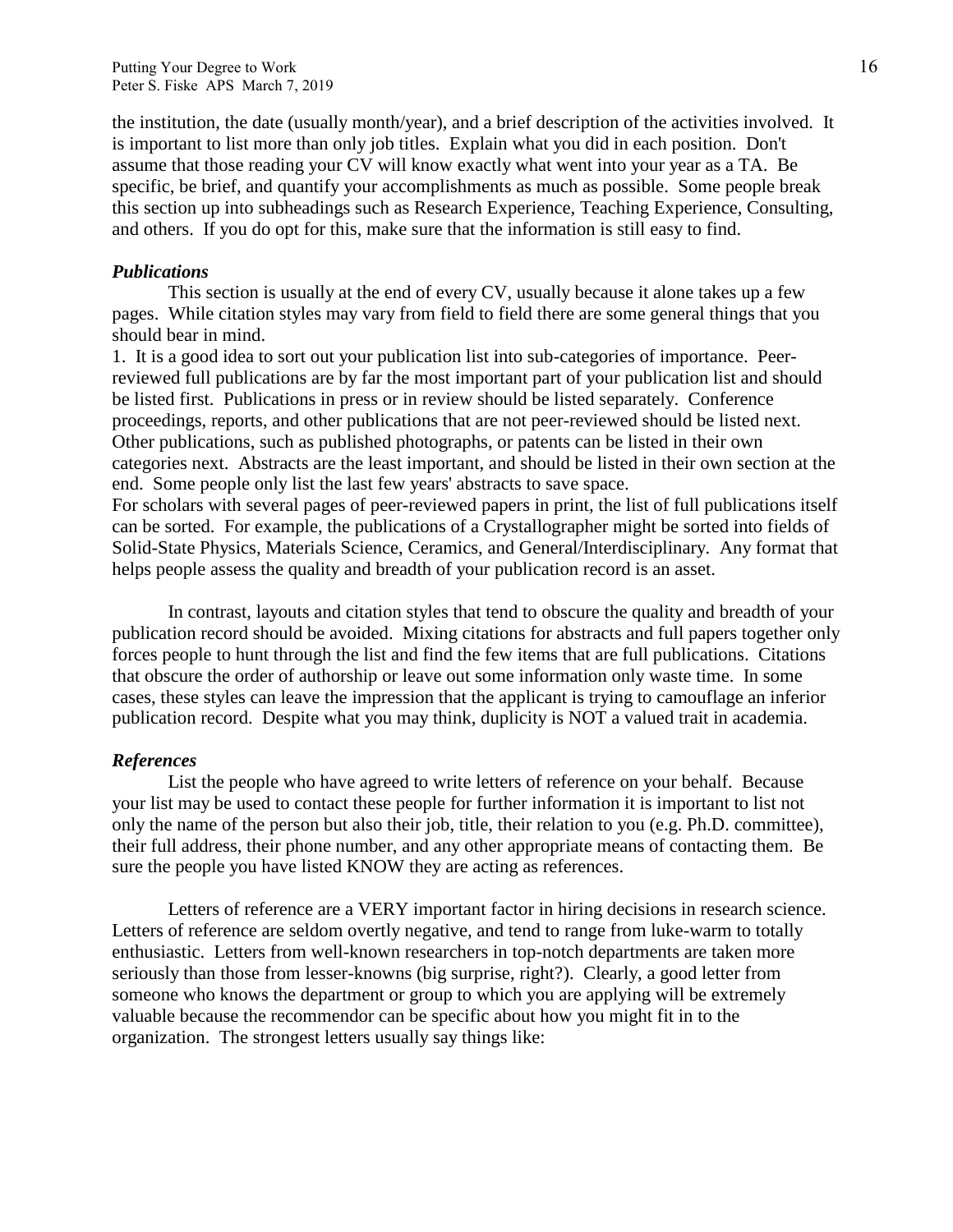"Sandra is an outstanding researcher, in the top 3-5% of the graduates from our institution over the last ten years. She has drive, creativity and the ability to become a leading research astronomer, even in this tough market."

In contrast, a less enthusiastic letter might read:

"Sandra has shown dedication and drive throughout her years as a graduate student. She has the capacity for continued productivity in the field of astronomy."

#### You be the judge.

Letters of recommendation are confidential. However this does *not* mean that you cannot discuss their contents with the writer ahead of time. Advisors and other letter writers often know few details about the openings and fellowships for which you are competing. It is important to let them know any specific issues or qualities that are important. It is also perfectly appropriate to suggest they discuss some topics that you feel might have particular bearing on the selection process.

#### **Other sections**

#### *Academic/Professional Service*

Some people have worked on committees, volunteered in educational projects, or served their school or organization in other ways. This is useful information, especially when applying for jobs that will value this type of service.

#### *Memberships or Professional Affiliations*

Many people list all the professional and scientific societies to which they are active members, along with the date at which they joined.

#### *Grants and Funding*

For some jobs, getting grants is not just laudable; it's essential. People with experience raising their own funding sometimes list their past and current grants in a section of their CV. Usually the title, agency, amount, and dates of the funding are listed.

#### *Courses Taught*

Some people list the course titles that they have taught. Other people list them in their Teaching Statement.

#### *Students Advised*

Some people who have experience advising students (usually in research projects) list the names of their past advisees.

#### *Languages*

Some people list the languages in which they are fluent.

#### **Teaching and Research Statements**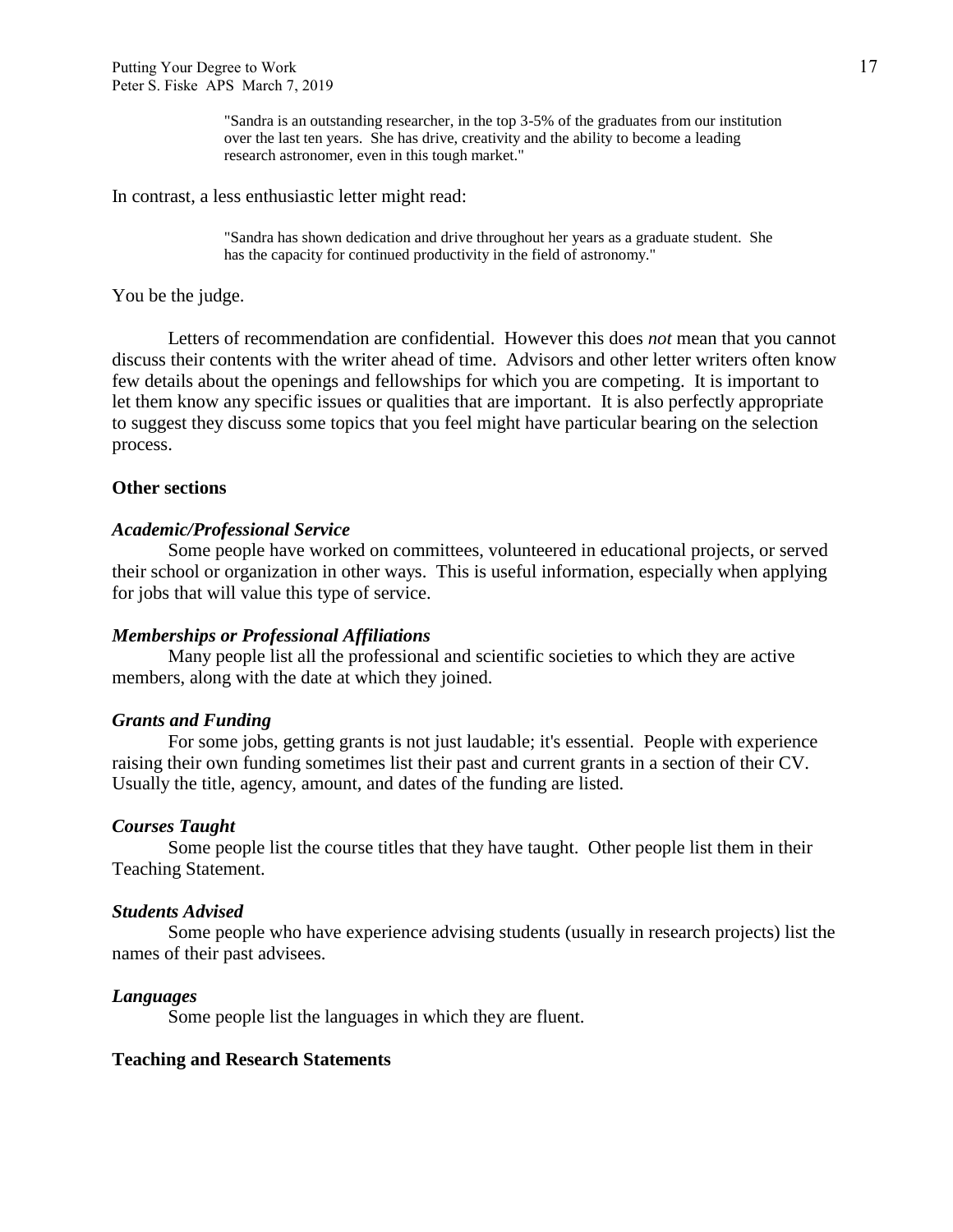While the CV is the instrument from which an initial ranking is usually made, statements of teaching and research interests are an important part of academic applications. These are usually one to two pages in length and describe not only your past teaching and research experience but your future goals and ideas. Think of it as a proposal for your next few years of employment. See Guy Smith's description of the academic job hunt (page ) for more insight.

#### **Cover letter**

As with resumes, cover letters that accompany your CV should be tailored to the job to which you are applying. A cover letter should:

- state the specific position to which you are applying
- explain how you learned about the opening
- accent your most important qualifications

The cover letter should accent those skills and experiences that are of greatest relevance to the job. If you are applying to a small liberal arts college you may want to emphasize your experience teaching and advising undergraduates. If you are applying to a major research university you may want to point out that you currently have \$330,000 in research funding from NASA. Because of the regimented process for filling most academic and research job openings it is usually not necessary to suggest a specific course of action (this is somewhat different in the case of resumes as you'll see later) such as "I will call you in two weeks to ..." As Guy Smith suggests, you may simply want to run out to the drug store and get a package of Tagamet.

#### **Resumes**

There are two general types of resumes: chronological resumes and functional, or skills resumes. Chronological resumes are the things you are probably most familiar with: they list your work experience in chronological order. Functional resumes categorize your experience under several key skills areas: the skills needed for the job you have targeted. Chronological resumes are useful for demonstrating a pattern of working, especially if you are continuing in a general profession or field. They emphasize progression and a steady history of work. Skills resumes are structured to emphasize marketable skills. They tend to be more effective for people switching to new career fields or for people who have worked off and on for some time (see the mostly true story of Karen Smote , page 156 of To Boldly Go: A Practical Career Guide for Scientists for an example of this) because they de-emphasize the mismatch of past work experience and gaps in work history.

Most people use a combination of these two styles in which work history and relevant skills are presented. Work experience is listed, usually by job title and in chronological order, but this is followed by a description which emphasizes the skills used.

#### **Basic Parts of a Resume**

#### *Name and Address*

This part is easy: put your name, address, phone number, fax number and E-mail at the top (if you really want to show off you can put the URL for your home page too!). If your resume is two pages long, be sure your name is in the header of the second page.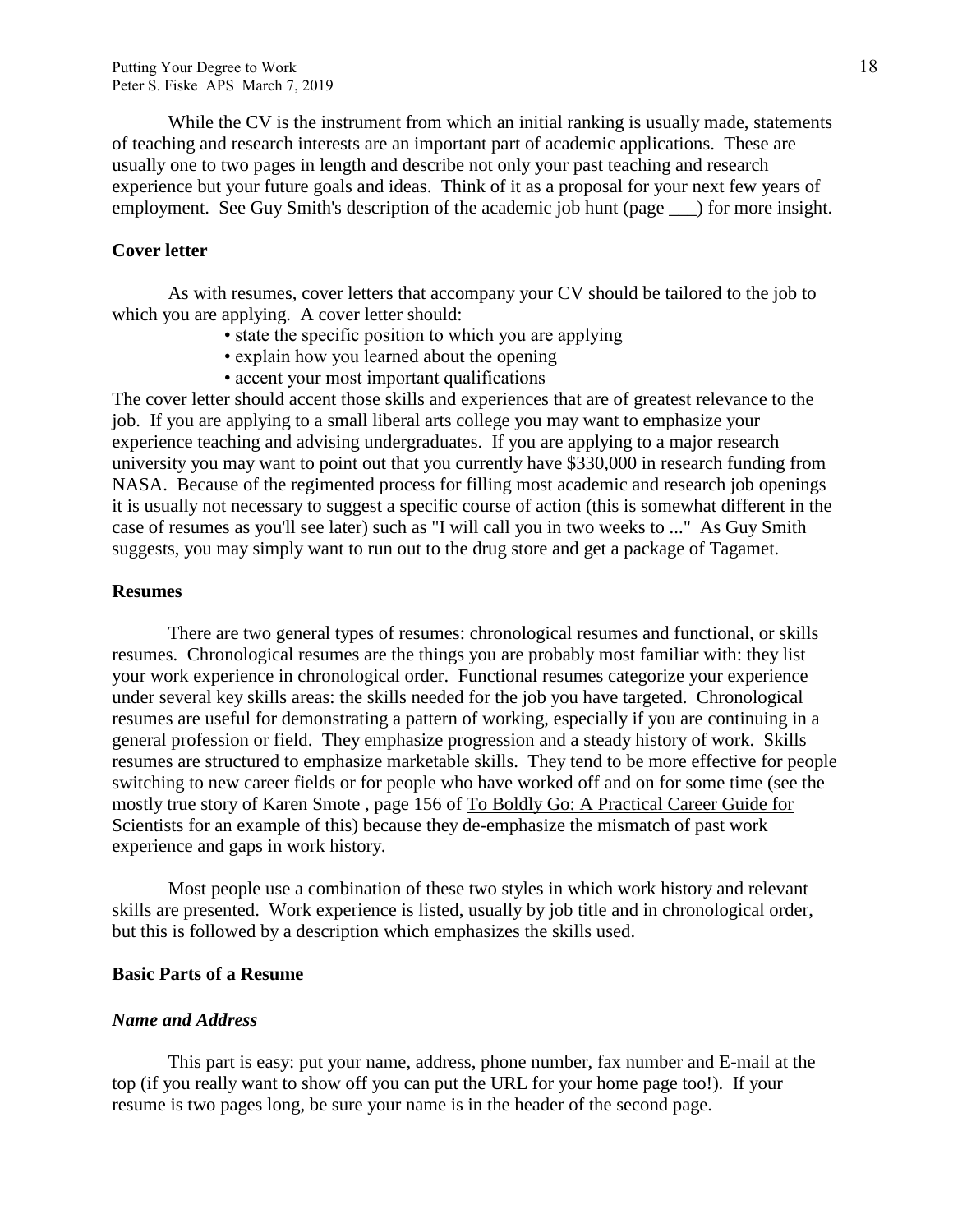#### *Objective statement*

The objective statement is a one sentence summary of what *you* want. Obviously, this may change depending on what position you are applying for. The objective statement tells the employer at a glance:

- what type of position you are seeking
- where you want to work (presumably in an organization similar to the one you are applying to)
- what aspect of this field you are interested in

The goal of including this statement is to demonstrate that you are well directed towards the position to which you are applying. Clearly, if you have not done your homework and are misinformed about the position or the opportunities in the organization to which you are applying, you will instantly rule yourself out of the competition. For this reason, you should be sure that you *know your audience.*

An objective statement shouldn't be too narrow, too broad or too vague. Saying something like "applicant desires a challenging position utilizing his skills and experience with the opportunity for advancement" would tell an employer that you wanted a job, any job, and that you have no clue what you want. Not the best first impression to make.

Here are some clear concise objective statements:

*"Challenging position as computer programmer or analyst incorporating skills in numerical analysis, resource management, and land-use policy"*

*"Desire position in management consulting organization requiring outstanding verbal, analytical and team-work skills"*

*"Position as analytical chemist in semi-conductor manufacturing company, specializing in transmission electron microscopy"*

Each of these clearly states the employment goals of the applicant, and some also summarize the applicant's abilities. You can clearly see that, in order to construct these objective statements, the applicants would have to have a *very* good understanding of the nature of the job opening.

#### *Summary statement*

The purpose of the objective statement is to give the highlights of your qualifications. It is usually one to two sentences in length and contains some or all of the following: your most outstanding skills, years of experience, credentials, areas of specialization, etc. Most of the resume case studies have combined objective statement/summary statements.

#### *Education*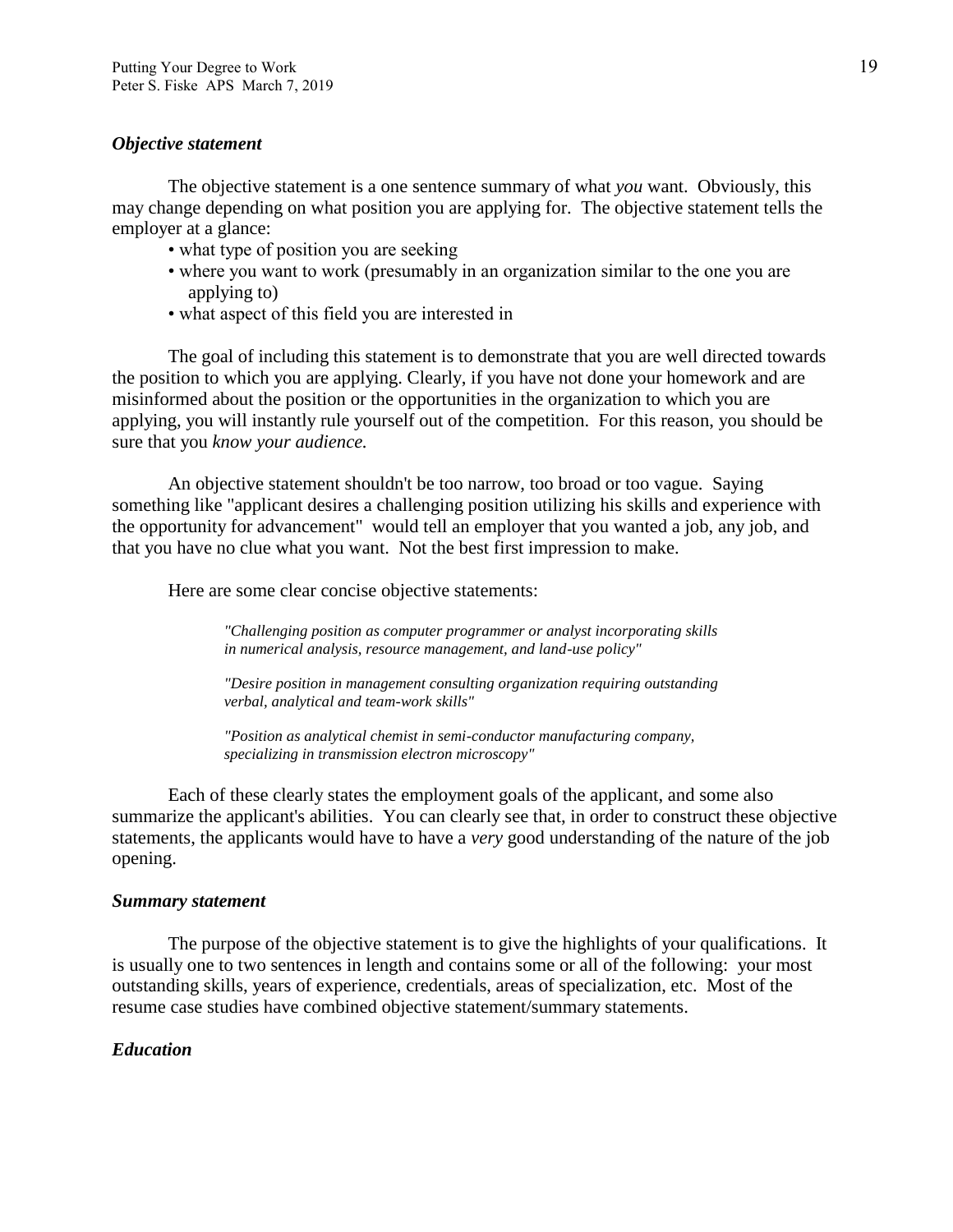The educational background of research-trained scholars is usually outstanding on paper. It is something that people will really notice. A candidate who has a Ph.D. from MIT in Geophysics, and graduated summa cum laude from Vassar College will cause anyone to sit up and take notice. In fact *any* advanced degree in a resume submitted for a position for which an advanced degree is not the norm generally should be thought of as an asset (but see the story of Karen Smote for a counter example). Put the Education section either right under the Objective/Summary statements or at the bottom of the page. Be sure to include academic honors like <u>equal</u> cum laude in this section, but put other honors and awards in a separate section. Just so everyone is clear on this, you should put the following in the Education section in reverse chronological order:

- Name of institution (Ph.D., Master's, Undergrad)
- Location of institution
- Year of graduation (don't bother with the month)
- Department or major (or dual majors) and academic honors (i.e., cum laude etc.)
- Any professional certificates or accreditations or minors

Do not bother putting in:

- The titles of your theses (that might go in work experience but ONLY if it is specifically applicable to the job opening)
- The name of your advisor
- Your GPA (if it is requested, often along with GRE/SAT scores, list it/them separately)
- Your high school

Some Master's and Ph.D. scholars have reported that they were turned away from jobs because they were "over-qualified." Some have suggested that, in some cases, you should remove Ph.D. from your resume altogether, and pretend that you never went to graduate school (would a stint in prison look better?). If you feel this way, I suggest you reread Chapter 2. A Ph.D. or Master's is a liability *only if you are unable to show a prospective employer the valuable transferable skills you have acquired along the way*. If an employer cannot recognize the value of an advanced degree they lack any imagination or business sense, and would probably be a miserable person to work for anyway.

#### *Experience/Work Experience*

This is the place to put down 3-5 experiences/jobs that highlight the set of skills that are most desirable to the employer. These accomplishments should sound substantial and important. They should highlight your skills and talents. Most important, they should bring out the benefit that you had to the organization and *show how you made a difference*. With some categories this might be difficult (such as teaching experience) but in others, such as research experience, you can really make yourself shine. If you have not already done so, go back and reread Chapter 5 and do self-assessment exercise #3. Do it!

Describing these things should involve using action verbs (see the list below) and in an active past or present tense. For example, rather than saying "was responsible for operation, maintenance, student training and certification of users for X-ray Fluorescence spectrometer 1992-1995" say "maintained and operated X-ray fluorescence spectrometer, trained and certified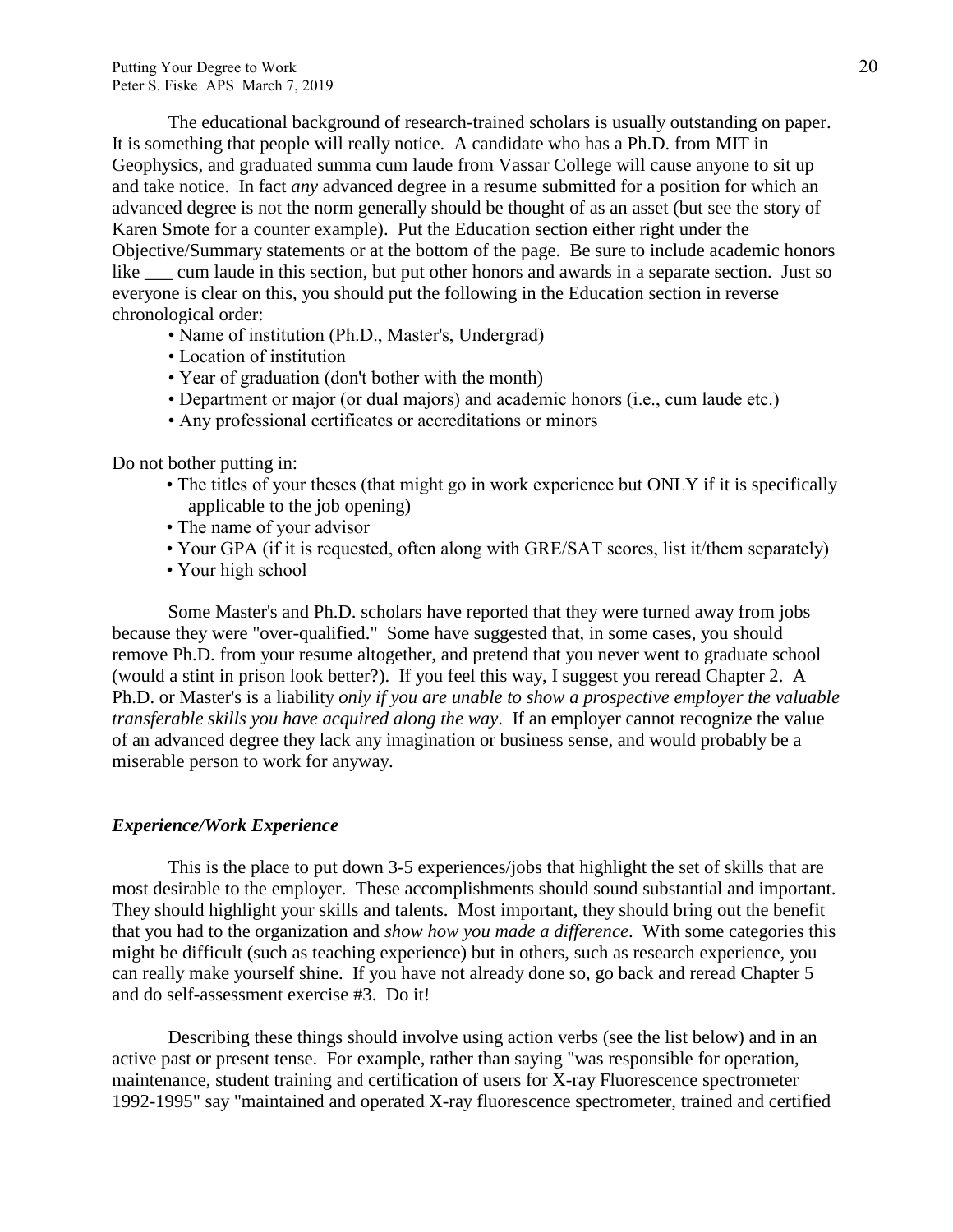44 students over 3 years." By using action-rich verbs and numbers, you highlight your accomplishments in quantitative ways (strictly speaking, one should spell out numbers from one to nine, and write out numbers like 23 but numerals tend to stand out and, for that reason, should be used even for single numbers). This latter point of quantifying your accomplishments is very important. Again, it may seem impossible with some topics, such as teaching experience, but if you can at least mention enrollment numbers it is an advantage.

If you are just emerging from grad school, your school research experience may be the first and biggest item, but it shouldn't be the only one. Teaching experience can look good as a separate category, especially if you had real teaching duties as opposed to grading the problem sets from your advisor's class. Summer work for companies or part-time work done while in school is a real asset. If you did something particularly notable in college, that can go in, especially if your work experience is limited, for example being the technical director of a theater on campus. With each of these things you should list the following first as a heading:

- Job title
- Name of the organization
- Location (city, state) of organization
- Time of employment (again, use only years nobody cares about months)

This information should be all on one line, perhaps in bold (again, see the resume case studies in the next chapter for examples).

#### *Other sections*

You may want to include a list of particular skills if you have not already mentioned them in your description above. Computer skills and foreign language skills might go in this separate section. Depending on the job, you might want to mention particular software that you are familiar with. Since most of the "real world" uses  $C$  or  $C_{++}$  you should mention if you have some experience in these languages. FORTRAN is not widely used in the programming world these days. You might want to include a section on awards if they are particularly prestigious and recognizable to your intended audience.

#### *What not to include*

It used to be cool to add some personal information like hobbies and the like. After all, maybe the reader is an avid hiker like you: dude, you've got it made. Well this is a new century and personal information is not only extraneous, including it on a resume can seem unprofessional. Skip the little section at the bottom of the resume that says you love to ski, hike, shoot large animals, and collect spores, molds, and fungus. Also verboten are the following:

- date of birth
- your marital status
- the number of children you have
- salary requirements

By law, employers are not permitted to ask you your age, marital status, or the number of children you have. They can ask oblique questions such as "do you have any special needs that would affect your performance in this job?" You may think you're doing them a favor by volunteering this information, either in your resume or during an interview, but in reality, it gives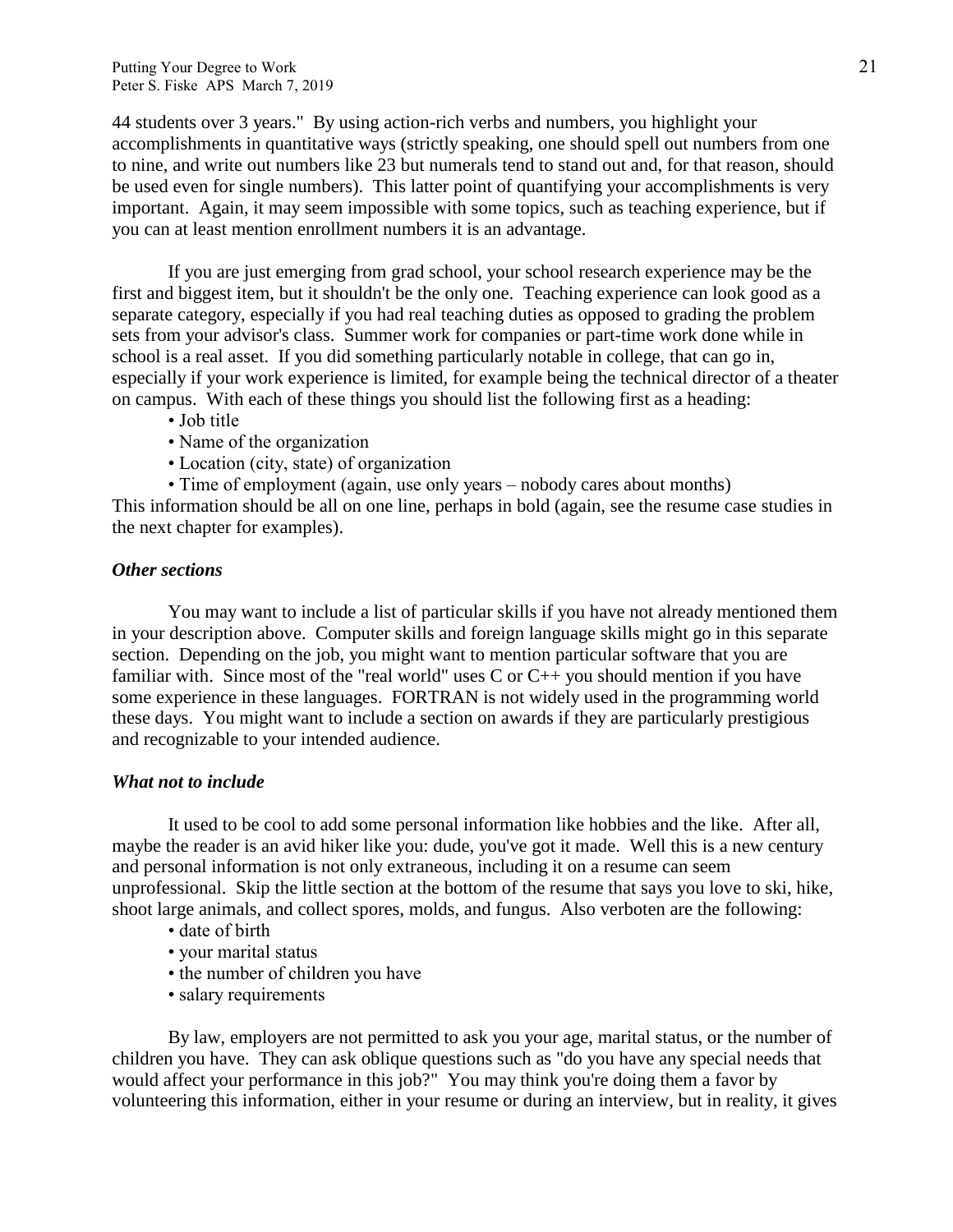them the impression that you don't know the rules and lack experience in the "real world" workplace.

### *References*

References, if requested, should be listed on a separate page with their full name, job title, place of employment, relationship to you, full address, phone number, fax number and Email. Also, don't bother putting the statement "references available on request" in your resume; people know that. References are not accorded the same weight in the "outside world" that they are in the world of research science. Most employers assume that anyone you would list would be able to sing your praises. Employers tend to rely more on the written job materials and the interview from which to base a hiring decision and consult references (most often by phone) as a final check. However, references that are known to the prospective employer can be extremely powerful. These people may get called early, and if they are prepared to sing your praises, you have a terrific advantage.

Do remember to prepare your references for the possibility of inquiries.

## **Final pointers, tips and advice**

Writing a bad resume is easy. Writing a good resume is difficult. It will take time and many drafts. Because research scholars are often targeting several very different career paths simultaneously *it is important to have several different resumes that accent different skills.* It also goes without saying that resumes should be immaculate looking and flawless in spelling and punctuation ( bad spelling is the kiss of death so, for heaven's sake, proof-read it and give it to others to read).

Here is a summary of basics and pointers:

- Support your objective/summary statement with your experiences
- Make every word count. Use "I", "my", "a", "an", or "the" sparingly
- Keep to one or two pages (one page resumes are not a "rule" but stretching a resume to two is usually painfully apparent. One and a half is fine.
- No fancy fonts, strange designs or funny colored paper; unless you're applying to be an inspector at a Fruit Loop factory
- Emphasize specific accomplishments, performance, and quantifiable results. Avoid job duties and responsibilities
- In functional resumes, lead with the skill set that is most important for the job
- Use action verbs in past tense
- Be brief, be positive, be specific and BE HONEST
- Use numbers (i.e. 30 instead of thirty)
- Don't make it crowded: 1" margin on all sides, nice spacing between sections and experiences
- Edit and proofread until your eyes water. One mistake is all they need....

#### *Tips for Maximizing "Hits" for Electronic versions of your resume*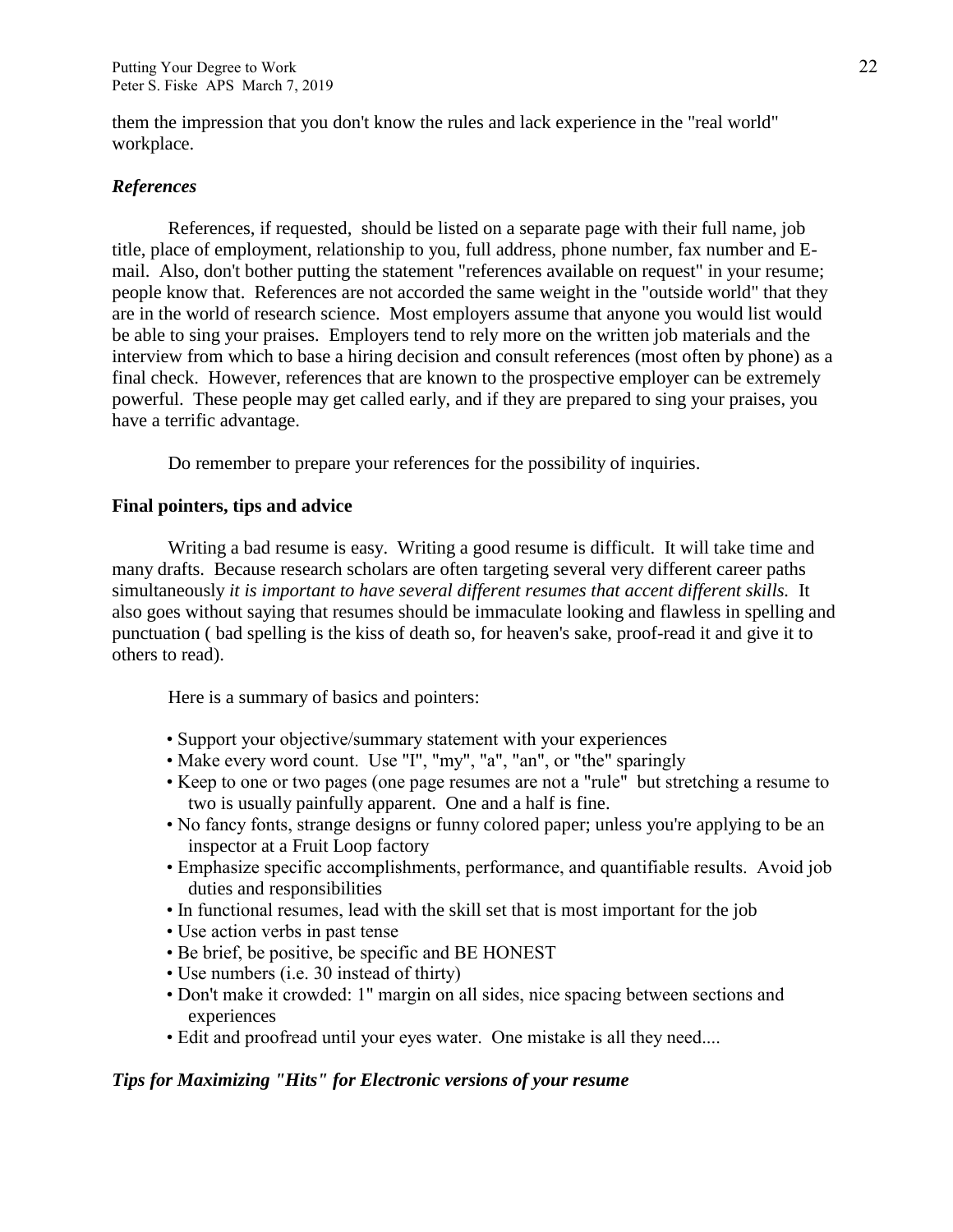Many larger companies enter resumes into a database. The database searches through all the resumes and ranks them by the number of "hits" or matches there are with the selected search fields and criteria. By this logic, the more information you provide, the greater the likelihood that your resume will get a hit and ascend the list. Here are some suggestions for maximizing "hits."

- Use enough words to define your skills, experience, education, professional affiliations
- Describe experience with concrete words (for example: "managed an analytical laboratory" rather than "responsible for managing ...")
- Use more than one page if necessary (the computer doesn't care)
- Use jargon and acronyms specific to your field (spell out acronyms for human readers)
- Increase your list of key words by including specifics, for example, the names of software you use, such as Microsoft Excel, Adobe Photoshop, etc.
- Use common headings such as Objective, Experience, Employment, Work History, Positions Held, Appointments, Skills, Summary, Summary of Qualifications, Accomplishments, Strengths, Education, Affiliations, Professional Affiliations, Publications, Papers, Licenses, Certifications, Examinations, Honors, Personal, Additional, Miscellaneous, References, etc.
- If you have extra space, describe your interpersonal traits and attitude. Key words could include "skill in time management," "dependable," "high energy," "leadership," "sense of responsibility," "good memory." See the list of transferable skills and traits to get some suggestions.

#### *Should I prepare a separate "scannable" resume?*

If you have submitted a resume for a specific opening, your resume will almost always be forwarded on to the person making the hiring decision after being scanned. Thus, the resume you submit should be intended for human eyes. If you are submitting your resume to an organization, but not for consideration for a specific job, your resume will be scanned and the database will be used to decide whether you are suitable for any future openings. In this case, a resume that incudes extra data may help your name rise higher in the electronic queue. So rather than prepare a separate resume you might want to simply add some terms and sections to your regular resume.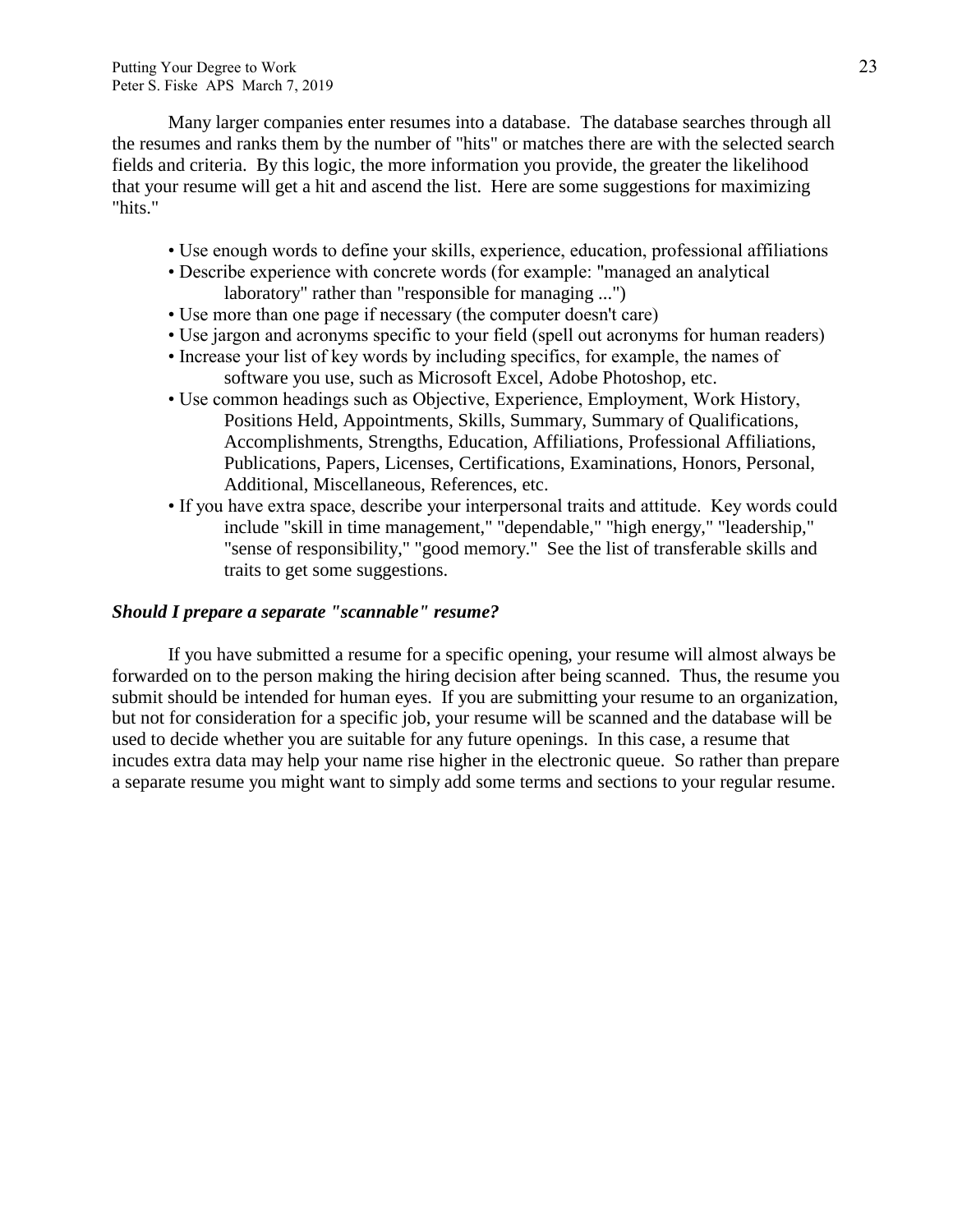## **Action Verbs for Resume Writing**

| <b>Management</b>    | reconciled              | coordinated             | proved                | ordered                 |
|----------------------|-------------------------|-------------------------|-----------------------|-------------------------|
| <b>Skills</b>        | recruited               | developed               | revised               | organized               |
| administered         | spoke                   | enabled                 | revitalized           | prepared                |
| analyzed             | translated              | encouraged              | set up                | processed               |
| assigned             | wrote                   | evaluated               | shaped                | purchased               |
| chaired              |                         | explained               | streamlined           | recorded                |
| consolidated         | Research Skills         | facilitated             | structured            | retrieved               |
| contracted           | clarified               | guided                  |                       | screened                |
| coordinated          | collected               | informed                | <b>Helping Skills</b> | specified               |
| delegated            | critiqued               | instructed              | assessed              | systematized            |
| developed            | diagnosed               | lectured                | assisted              | tabulated               |
| directed             | evaluated               | persuaded               | clarified             | validated               |
| evaluated            | examined                | set goals               | coached               |                         |
| executed             | extracted               | stimulated              | counseled             | <u>Stronger Verbs</u>   |
| organized            | identified              | taught                  | demonstrated          | <u>for Accom-</u>       |
| oversaw              | inspected               | trained                 | diagnosed             | plishments              |
| planned              | interpreted             |                         | educated              | accelerated             |
| prioritized          | interviewed             | <b>Financial Skills</b> | facilitated           | achieved                |
| produced             | investigated            | administered            | familiarized          | attained                |
| recommended          | organized               | allocated               | guided                | completed               |
| reorganized          | reviewed                | analyzed                | inspired              | conceived               |
| reviewed             | summarized              | appraised               | motivated             | convinced               |
| scheduled            | surveyed                | audited                 | participated          | discovered              |
| supervised           | systematized            | balanced                | provided              | doubled                 |
|                      |                         | budgeted                | referred              | effected                |
| <u>Communication</u> | <b>Technical Skills</b> | calculated              | rehabilitated         | eliminated (costs)      |
| Skills               | assembled               | computed                | represented           | expanded                |
| addressed            | built                   | developed               | reinforced            | expedited               |
| arbitrated           | calculated              | managed                 | supported             | founded                 |
| arranged             | computed                | marketed                | taught                | improved                |
| authored             | designed                | planned                 | trained               | increased               |
| co-authored          | devised                 | projected               | verified              | initiated               |
| collaborated         | engineered              | researched              |                       | innovated               |
| corresponded         | fabricated              |                         | Clerical or           | introduced              |
| developed            | maintained              | <b>Creative Skills</b>  | Detail Skills         | invented                |
| directed             | operated                | acted                   | approved              | launched                |
| drafted              | pinpointed              | conceptualized          | arranged              | mastered                |
| enlisted             | programmed              | created                 | catalogued            | originated              |
| formulated           | remodeled               | customized              | classified            | overcame                |
| influenced           | repaired                | designed                | collected             | overhauled              |
| interpreted          | solved                  | developed               | compiled              | pioneered               |
| lectured             |                         | directed                | dispatched            | reduced (losses)        |
| mediated             | <b>Teaching Skills</b>  | established             | executed              | resolved                |
| moderated            | adapted                 | fashioned               | filed                 | (problems)              |
| negotiated           | advised                 | illustrated             | generated             | restored                |
| persuaded            | clarified               | instituted              | implemented           | revitalized             |
| promoted             | coached                 | integrated              | inspected             | spearheaded             |
| proposed             | communicated            | performed               | monitored             | strengthened            |
| publicized           | conducted               | planned                 | operated              | transformed<br>upgraded |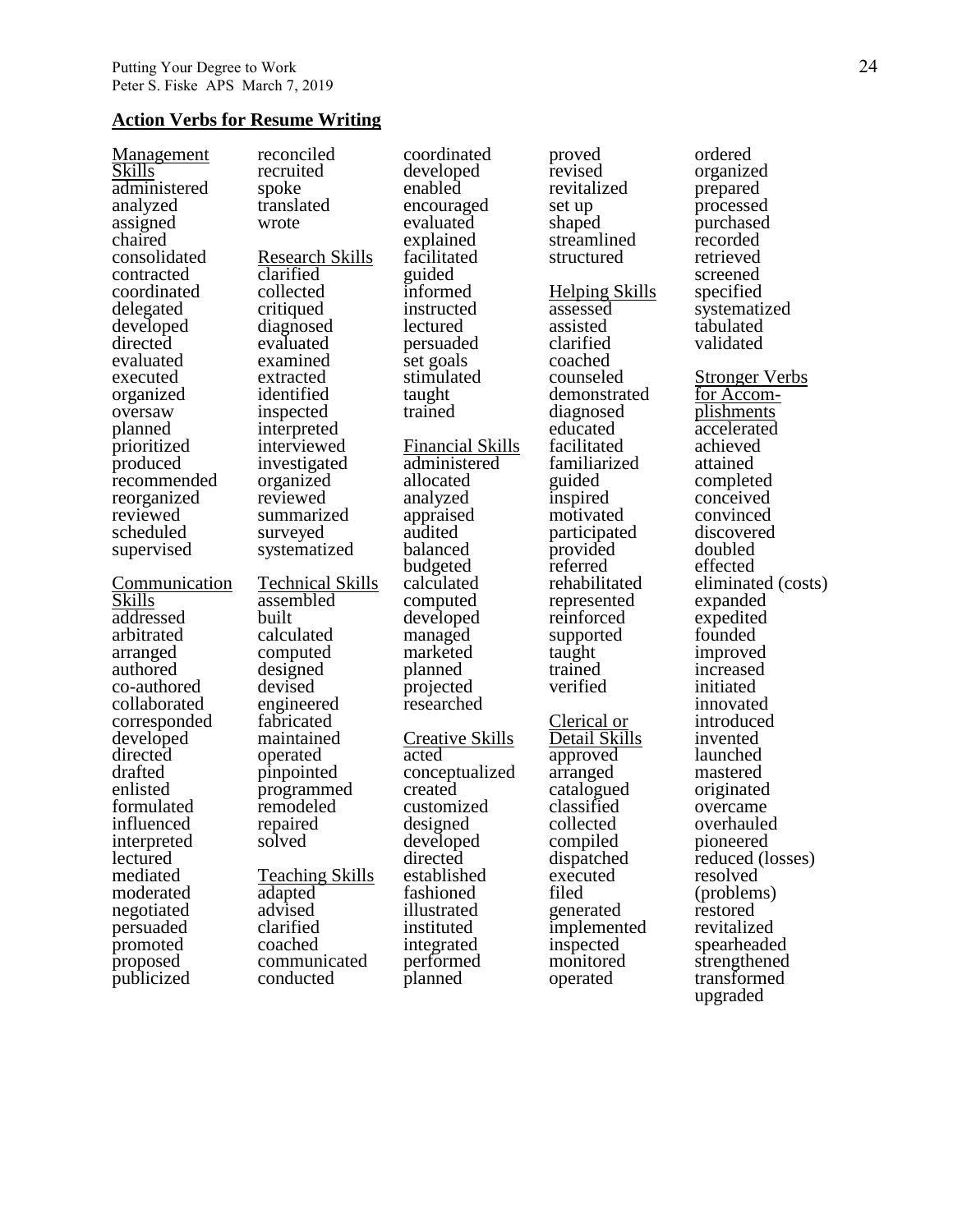#### **Case study number 1: Janet Tantrum**

As an undergraduate, Janet Tantrum knew from the beginning that she wanted to be a geologist. She enjoyed back-packing, skiing, sailing, and just about any other excuse to be outside. She majored in Geology, had a great time as an undergrad, and decided that life could only be better in graduate school. Wary of the commitment and time that it took to get a Ph.D., Janet decided to get her Master's first. She was accepted to every program to which she applied and started the following Fall at Mightybig U.

The three years she spent on her Master's were tough, but rewarding. She produced some original research, taught students, and spent hours in the laboratory fighting with the cantankerous X-ray Fluorescence spectrometer she used to analyze the rocks for her thesis. She made a number of good friends in graduate school, one to whom she became engaged in her final year. He was in his second year in the Ph.D. program.

When Janet finished she was fairly certain that she did not want to go back and invest five more years in order to get a Ph.D.; she didn't want to leave Geology either. A nice opportunity opened up for her shortly before she turned in her thesis – a nearby office of a federally funded agency that carried out geological studies needed a lab technician. She applied, was hired, and for the last two years analyzed rocks and other samples, as well as helping out with other projects.

Things were going fine until the 1994 election, when the funding for her employer became an item on the federal chopping block. Janet was informed, in no uncertain terms, that it was very unlikely that her term appointment could be renewed. She would be out of a job in six months.

This wasn't an altogether unpleasant development. Janet had increasingly become frustrated with the repetition of the lab work, not to mention the paltry pay. While she and her fiancé had planned on leaving the area eventually, he still had at least two more years to go on his thesis. She had no idea how she was even going to support herself. So she did what most people do when they are confronted with a job crisis; she sat down and revised her resume.

Janet's first attempt was pretty good. It featured her work experience and research experience as a graduate student. It was fairly well designed, though a bit hard to read. However, on closer inspection, even she had to admit that it didn't say very much. The descriptions were vague and boring and made her sound like a lab mole who never saw sunlight. Janet described the things she had done so far but gave no indication of where she wanted to go. This wasn't too surprising, considering that she herself still didn't really know.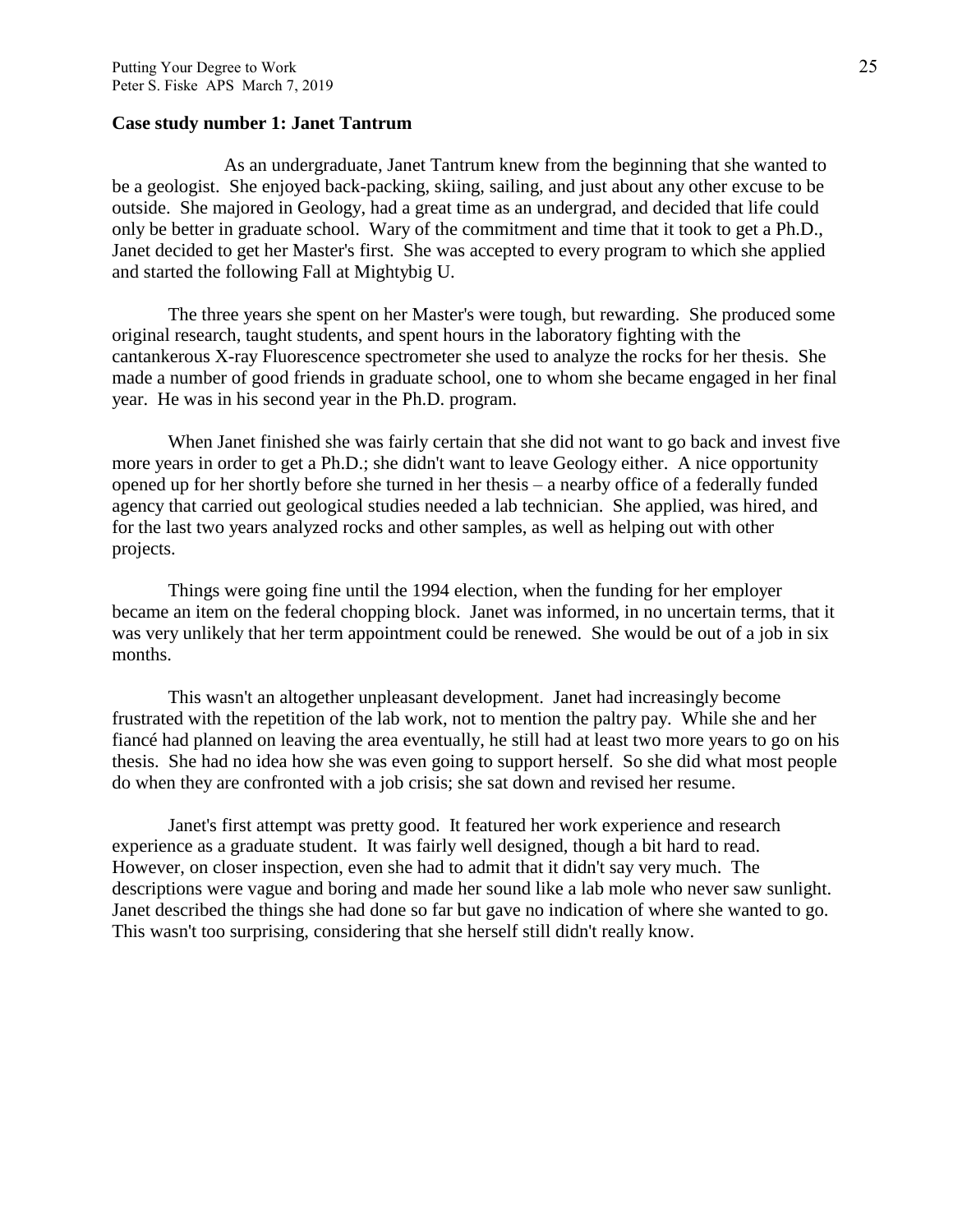## *Janet Tantrum*

| 6445 Temblor Lane<br>Mello Park, CA 94566 | TEL: (415) 555-4666<br>FAX: (415) 555-2199<br>spaz@fromage.geo.mu.edu                                                                                                                                                                                                                                                                      |
|-------------------------------------------|--------------------------------------------------------------------------------------------------------------------------------------------------------------------------------------------------------------------------------------------------------------------------------------------------------------------------------------------|
| <b>EDUCATION:</b><br>$9/90 - 6/93$        | Mightybig University, M.S. in Geological and Environmental Sciences<br>Thesis title: Petrological investigations of the Cheese Wind magmatic system, Sierra<br>Nevada, California                                                                                                                                                          |
| $8/86 - 5/90$                             | Washington University, BS in Geology (Civil Engineering minor), May 1990<br>Senior honor thesis title: Petrology and geochemistry of the Hugh Hefner Suite, Madison<br>7.5" quadrangle, Virginia                                                                                                                                           |
| <b>EXPERIENCE:</b>                        |                                                                                                                                                                                                                                                                                                                                            |
| 9/93-present                              | Physical Science Aide/Technician, Unnamed Federal Organization, CA<br>•Performed mineral separations, prepared samples for geochemistry, made thin sections of<br>samples<br>·Digitized field maps                                                                                                                                         |
| $1/93 - 9/93$                             | Geologist, Jello Geotechnical, Inc.; Mello Park, California<br>•Quality testing of soil and liquefaction data<br>•Programming in dBase and use of MapInfo to create and customize earthquake databases<br>for hazard/risk modelling                                                                                                        |
| $9/90 - 6/93$                             | Lab Manager, Mightybig University, Dept. of Geological & Environmental Sciences<br>•Calibrate, maintain, and operate a wavelength-dispersive x-ray fluorescence spectrometer<br>(XRF) used for major- and trace-element analysis of rock samples<br>•Instruct students in sample preparation and XRF use                                   |
| $6/91 - 6/93$                             | Research Assistant, Mightybig University, Dept. of Geological & Environmental<br>Sciences<br>•Field work (mapping and sampling) in Sierra Nevada, California<br>•Laboratory work with heavy liquid separations, polarizing microscope, scanning-electron<br>microscope, isotope geochemistry (ion exchange columns, mass spectrometry)     |
| $9/90 - 6/91$                             | Research Assistant, Mightybig University, Dept. of Geological & Environmental<br>Sciences<br>•Maintenance of mineral-separation, rock-crushing, and rock-sawing facilities<br>·Instruction of undergraduate and graduate students in use of equipment                                                                                      |
| $1/92 - 4/92$<br>and                      | Teaching Assistant, Mightybig University, Dept. of Geological & Environmental<br>Sciences                                                                                                                                                                                                                                                  |
| 10/92-6/93                                | •Courses: Introductory Geology, Volcanology, Igneous and Metamorphic<br>Petrology<br>•Prepared laboratory exercises, taught lab sections, graded exercises and exams                                                                                                                                                                       |
| <b>SKILLS:</b>                            | •Extensive experience with Macintosh and Microsoft Windows-based software<br>•Experience with UNIX, DOS, and RSX-11M operating systems<br>•Programming ability in Turbo Pascal, FORTRAN, and dBase<br>•Presentation of research results at national meetings in both oral and poster formats<br>•Four years of French, two years of German |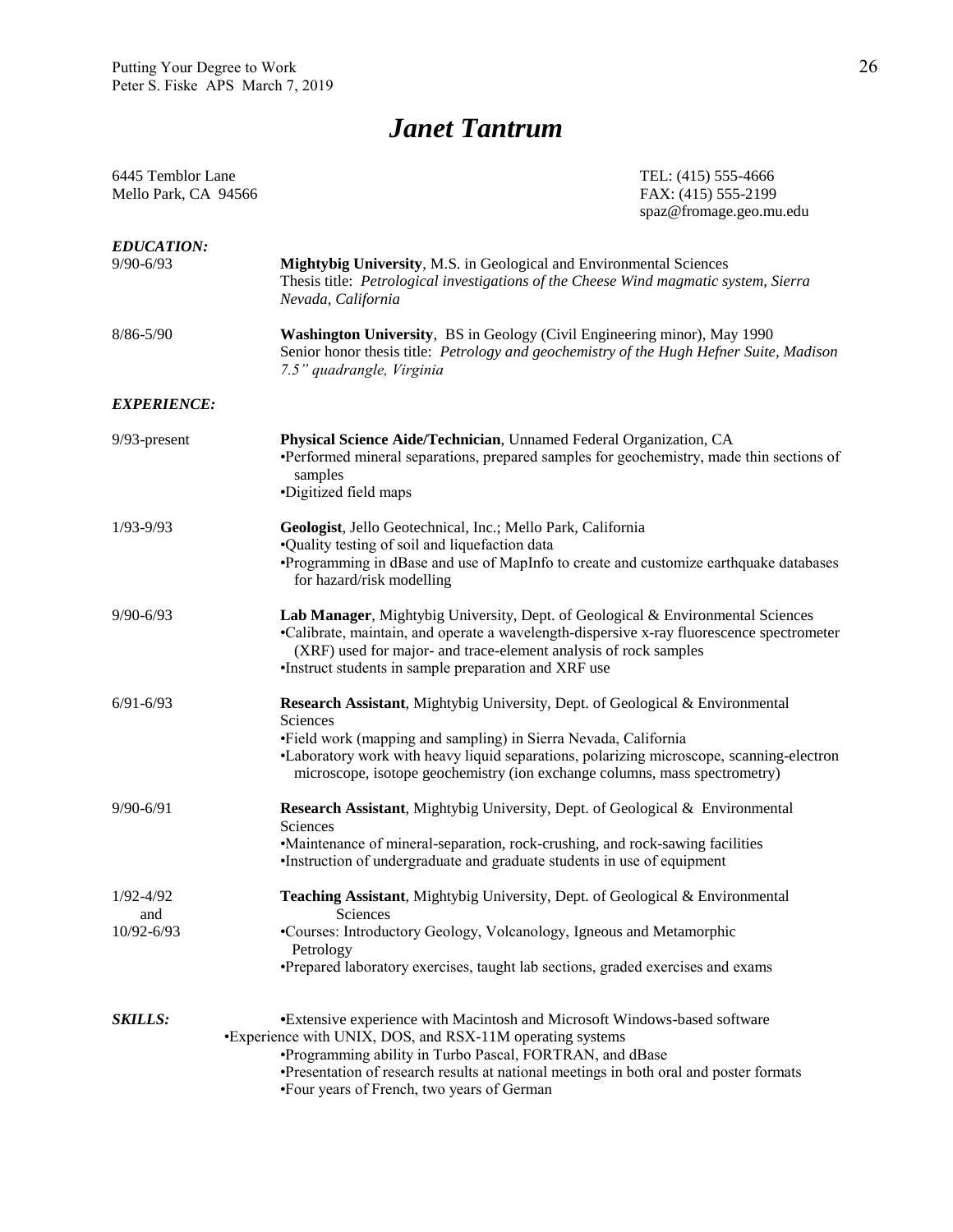#### *Janet the Geotechnical Engineer*

On the advice of a friend, she made an appointment with a career counselor at the Career Planning and Placement Center at Mightybig U. He guided her through several self-assessment exercises and got her to arrange several informational interviews. After doing all this, and talking to her friends, she came up with two possible career paths to occupy her for the next two years of her life.

The first was the field of environmental or geotechnical engineering. She had some experience in this field, having worked freelance for a geotechnical firm while she was finishing up her Master's. She liked the work, especially the chance to do much of it outside. She also liked that it called upon the technical skills she developed in her Master's. After conducting several informational interviews and reading a book about the field of geotechnical engineering, she revised her resume to target this particular field (see next page).

As you can see, this resume is much stronger than the original. For starters, it is clear that Janet has a specific objective in mind. Then, using what she learned about the field of geotechnical engineering from the informational interviews, she identified particular skills that were valuable. One of the best aspects of her resume is that she demonstrates her record of performance with numbers. The layout is clean, it is easy to read and has a professional look.

#### *Janet the Freelance Desktop Publisher*

In the process of putting together her geotechnical resume, Janet talked to the mother of a friend of hers who, for many years, has been a freelance writer and desktop publisher. Janet discovered that this type of work could pay as well as an entry-level job in a geotechnical firm, but had much more flexibility. Instead of a daily commute she could work from home on a computer she already owned.

Janet learned from her source that one way to get established is to join a temp agency that supplied jobs to technical writers. The quality of the assignments and the compensation were dependent on experience. Hence, she changed her resume again, bringing her technical writing, graphic design and document production experience to the top (see following page).

This resume, like the geotechnical resume, demonstrates her experience in quantitative terms. In addition, the resume lists all the computer programs with which Janet is familiar. Most important, Janet rephrased the descriptions of her past experience to better describe her technical writing qualifications. It is clear that each resume is tailored to the specific industry that she has in mind.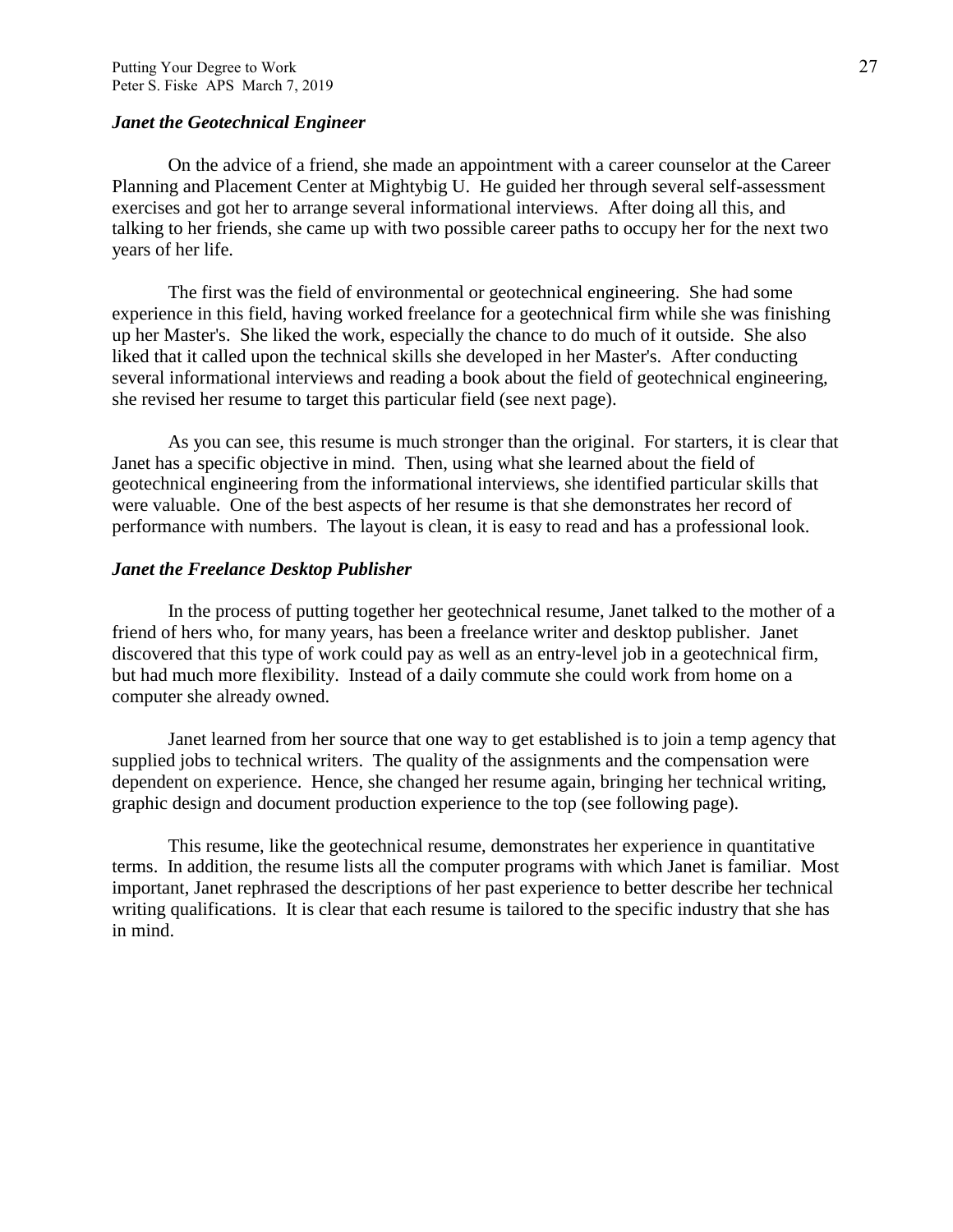## **Janet Tantrum**

#### 6445 Temblor Lane Mello Park, CA 94566 e-mail: spaz@fromage.geo.mu.edu (415) 555-4666

| <b>OBJECTIVE:</b>                                      | Challenging position as a geotechnical or environmental engineer utilizing proven analytical,<br>computer and communication skills                                                                                                                                                                                                                                                                                                                                                                               |                      |  |  |
|--------------------------------------------------------|------------------------------------------------------------------------------------------------------------------------------------------------------------------------------------------------------------------------------------------------------------------------------------------------------------------------------------------------------------------------------------------------------------------------------------------------------------------------------------------------------------------|----------------------|--|--|
| <b>EDUCATION:</b>                                      | Mightybig University, Bigville, California<br>M.S. in Geological and Environmental Sciences                                                                                                                                                                                                                                                                                                                                                                                                                      | 1993                 |  |  |
|                                                        | Washington University, St. Louis, Missouri<br>B.S. in Geology – Magna cum Laude (Minor in Civil Engineering)                                                                                                                                                                                                                                                                                                                                                                                                     | 1990                 |  |  |
| <b>HONORS AND AWARDS:</b>                              |                                                                                                                                                                                                                                                                                                                                                                                                                                                                                                                  |                      |  |  |
| <b>TECHNICAL EXPERIENCE:</b>                           | <b>Outstanding Teaching Assistant Award, Mightybig University</b><br>Arthur Buddington Award, Department of Geology, Washington University<br>National Merit Scholarship, Semi-finalist                                                                                                                                                                                                                                                                                                                          | 1992<br>1990<br>1986 |  |  |
|                                                        | <b>Physical Science Aide/Laboratory Technician</b><br>Unnamed Federal Organization, Mello Park, California<br>• Assisted in chemical analysis of geological samples by optical microscopy and ICP-mass spectrometer<br>• Digitized and modified topographic, geologic and land-use maps<br>• Assisted in preparation of 3 published articles and 2 internal reports                                                                                                                                              | 1994 - present       |  |  |
| <b>Technical Consultant</b>                            | Jello Geotechnical, Inc., Mello Park, California<br>• Collected, measured and evaluated engineering properties of soils<br>• Developed and programmed custom earthquake databases for seismic hazard modeling of properties using<br>dBase, MapInfo, Microsoft Excel, and GIS software<br>• Wrote and presented risk assessment reports to clients                                                                                                                                                               | 1993                 |  |  |
| <b>Lab Manager</b>                                     | Department of Geological & Environmental Sciences, Mightybig University, Bigville, California<br>• Calibrated, operated, maintained and repaired x-ray fluorescence spectrometer<br>• Developed and administered billing and operating procedures that cut laboratory costs by 60%<br>• Trained 23 users in safe operating procedures                                                                                                                                                                            | 1991 - 1993          |  |  |
| <b>Research Assistant</b><br><b>ADDITIONAL SKILLS:</b> | Department of Geological & Environmental Sciences, Mightybig University, Bigville, California<br>• Organized and executed original scientific research on volcanic rocks from Eastern California including:<br>geologic mapping, sample collection and characterization, chemical analysis, and radiometric age dating<br>• Developed novel technique for mineral separation and characterization<br>• Wrote 3 research papers (published/in press), presented 5 papers at national meetings and led 10 seminars | 1990-1993            |  |  |
|                                                        |                                                                                                                                                                                                                                                                                                                                                                                                                                                                                                                  |                      |  |  |

| <i>Foreign languages</i> | *Speaking/writing/reading proficiency in French, German         |
|--------------------------|-----------------------------------------------------------------|
| Computer                 | *Analytical programming in FORTRAN, Turbo Pascal and dBase      |
|                          | *Experience with UNIX, DOS, Apple and RSX-11M operating systems |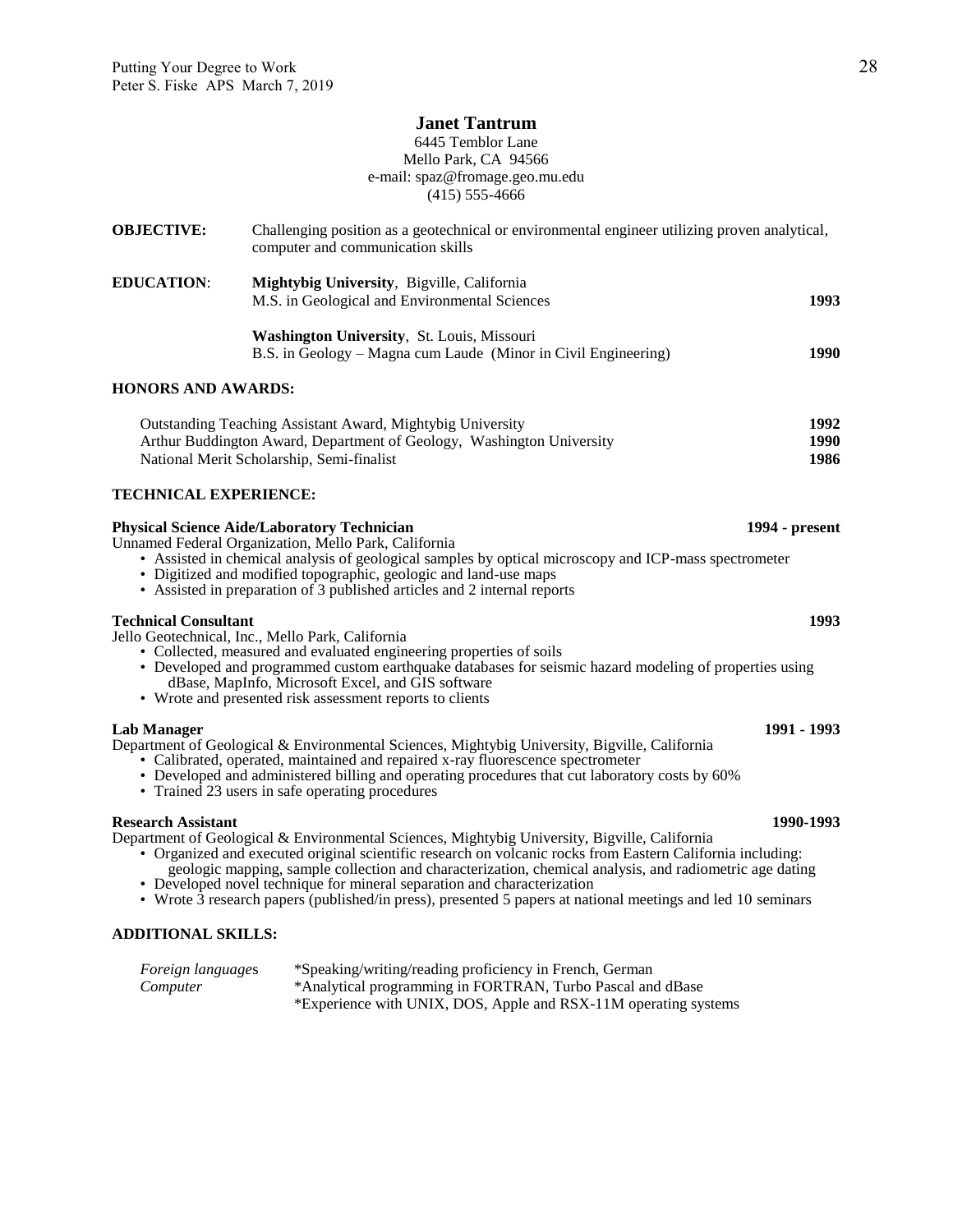## **Janet Tantrum**

## 6445 Temblor Lane Mello Park, CA 94556 e-mail: spaz@fromage.geo.mu.edu (415) 555-4666

**OBJECTIVE:** Freelance or part-time position as a technical writer/graphic designer utilizing extensive computer experience and effective communication skills

#### **WORK EXPERIENCE:**

| <b>Physical Science Aid/Technician</b> | Unnamed Federal Organization, Mello Park, California<br>• Digitized and modified topographic, geologic and land-use maps<br>• Assisted in the preparation of 3 published articles and 2 internal reports<br>• Drafted and modified scientific figures for publication                                                                                                                                                                                                                                        | 1993 - present |
|----------------------------------------|--------------------------------------------------------------------------------------------------------------------------------------------------------------------------------------------------------------------------------------------------------------------------------------------------------------------------------------------------------------------------------------------------------------------------------------------------------------------------------------------------------------|----------------|
| <b>Technical Consultant</b>            | Jello Geotechnical, Inc., Mello Park, California<br>• Wrote and presented publication-quality risk assessment reports for clients<br>• Designed and produced technical and schematic graphics using Adobe Illustrator, Adobe Photoshop,<br>MacDraw Pro, and Superpaint<br>• Developed and programmed custom earthquake databases for seismic hazard modeling of properties using<br>dBase, MapInfo, Microsoft Excel, and GIS software<br>• Collected, measured and evaluated engineering properties of soils | 1993           |
| <b>Teaching Assistant</b>              | Department of Geological & Environmental Sciences, Mightybig University, Bigville, California<br>• Designed, prepared and taught laboratory exercises to 30 students<br>• Prepared 85 page laboratory exercise book with 40 original figures and diagrams<br>• Developed exam materials and graded course work with professor                                                                                                                                                                                | 1991, 1993     |
| <b>Research Assistant</b>              | Department of Geological & Environmental Sciences, Mightybig University, Bigville, California<br>• Organized and executed original scientific research on volcanic rocks from Eastern California<br>• Wrote 3 research papers (published/in press), presented 5 papers at national meetings and led 10 seminars<br>• Designed novel laboratory device using Microsoft CADCAM                                                                                                                                 | 1991 - 1993    |
| <b>COMPUTER SKILLS:</b>                | • Extensive computer graphics design experience using Adobe Illustrator, Adobe Photoshop, MacDraw Pro,<br>Claris SuperPaint, and Microsoft CADCAM<br>• Advanced programming ability in FORTRAN, Turbo Pascal and dBase<br>• Advanced word processing skills with Quark Xpress, Microsoft Word, MacWrite<br>• Extensive experience with Macintosh, Windows, UNIX, DOS, Apple and RSX-11M operating systems                                                                                                    |                |
| <b>EDUCATION:</b>                      | Mightybig University, Bigville, California<br>M.S. in Geological and Environmental Sciences                                                                                                                                                                                                                                                                                                                                                                                                                  | 1995           |
|                                        | Washington University, St. Louis, Missouri<br>B.S. in Geology – Magna cum Laude (Minor in Civil Engineering)                                                                                                                                                                                                                                                                                                                                                                                                 | 1990           |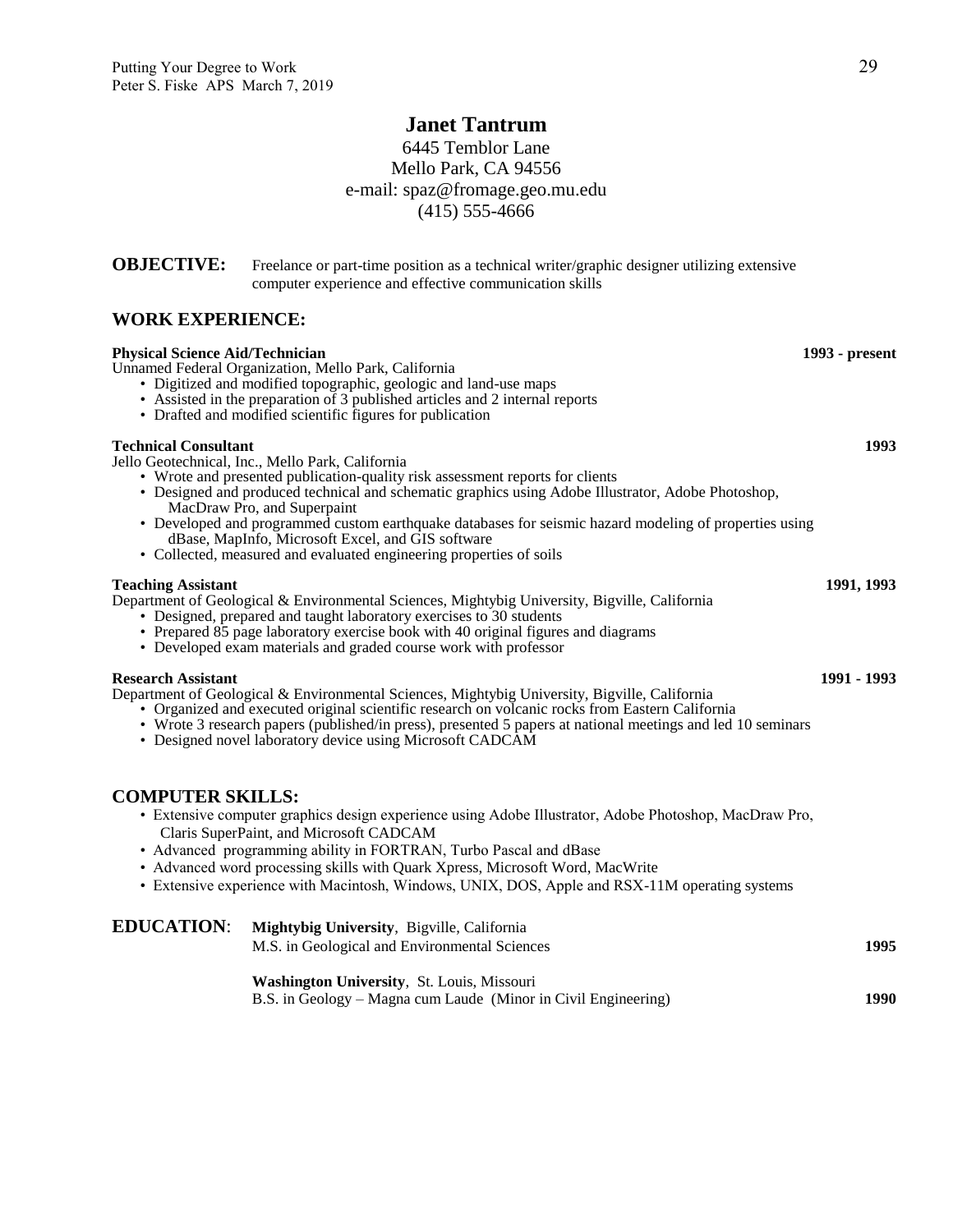## **Cover Letter Hints**

Cover letters are as important as your resume. Though they do not get the repeated scrutiny that your resume does, they serve to form the first impression for the person who will be handling your resume. They also indicate your ability to write! For scholars a cover letter is particularly important because a research background may initially seem at odds with the job description. For this reason it is critical that the research scholar explain why someone with a science background is applying for this job (if it is indeed a non-technical position). Most importantly, a cover letter should make the reader want to seek out information in the resume. Your cover letter, like the ones you use when you submit publications or grants, should be striving to MAKE THE SALE. Here is a summary of some suggestions:

#### **Overview**

- *match* their job description with your background use their words
- write to the department head or connection person vs. personnel department
- be concise (only one page)
- stress the positive (do NOT lay on a sob story about being an unemployed scholar)
- avoid cover letter clichés:

"thank you for your consideration" "enclosed please find" "attached is my resume"

#### First paragraph

- How you heard about the position or organization
- What your objective is
- Why you are interested in the position

#### Second paragraph

• Expand on the qualifications from your resume that are the most relevant (2 or 3)

- Statement about how your background is a good fit
- Be specific and don't apologize for anything

#### Third paragraph

- State what you would like to see as the next step with a time frame
- Thank them for their consideration (see above!)

I have not included any cover letter example this time because people cannot seem to resist the temptation to COPY IT.

There is no right answer, folks, just be your own dog. This is your opportunity to be more than your resume, your chance to expand on who you are – take it! Make it you! And make sure you let a friend proof-read it before it goes out the door.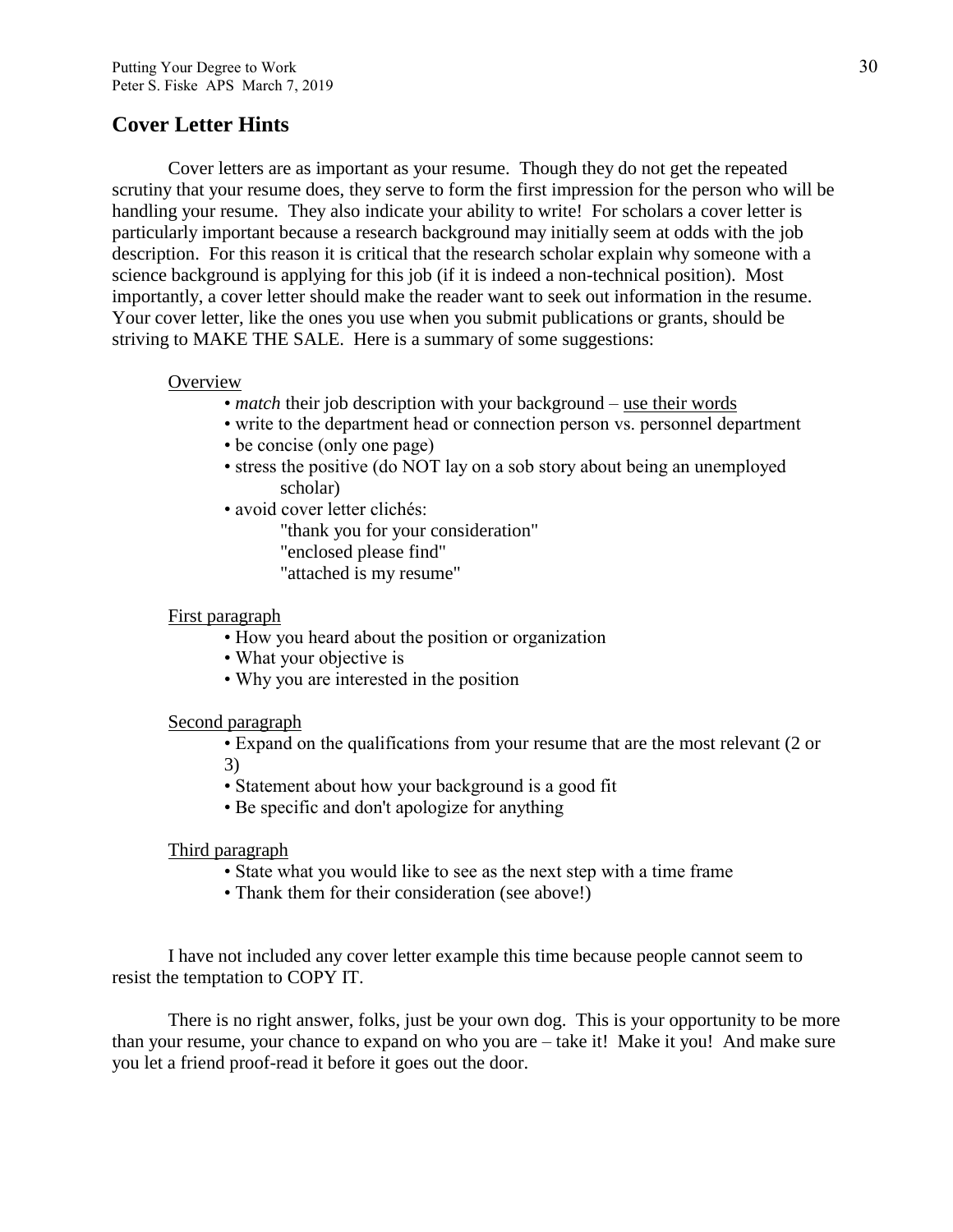## **Interviewing tips for the Ph.D.: Dashing the stereotypes**

You would be surprised what people think of Ph.D.s. In general people assume we scholars are smarter and nerdier than we actually are. Some are downright intimidated. As you talk to people in the "real world" be aware that you may have to dispel some strange preconceptions they have about you because you have a Ph.D. or a Masters. You may also realize that you harbor similar preconceptions about people in other career paths, such as business or law.

#### *What Kind of Interview is it?*

- *Screening interview*
- *One-on-one interviews*
- *Phone interview*
- *Panel/Committee interviews*
- *Case study interviews*
- *Stress interviews*

#### *What Will They Ask?*

*"Aren't you overqualified?"*

- explain how you are HIGHLY qualified, but not overqualified
- tell them that you will be up to speed quicker

*"What is your greatest strength?"*

- talk about one of your best skills that RELATES to the job
- give a concrete example of how you used it

*"What interests you about this job?"*

• this one seems straightforward, but you'd better be sure you KNOW enough about the job.

#### *"Describe a situation in which your work or idea was criticized."*

- choose an example in which involves constructive criticism of your work
- be sure to tell them how you rectified the situation

*"Describe a project in which you demonstrated \_\_\_\_\_\_\_ ." (fill in the blank: leadership, teamwork, initiative, problem-solving skills, ability to take criticism, etc.)*

• tell a story (a SHORT story) about a specific incident, not just about what you did, but about the final result.

*"What is your greatest weakness?"*

- save absolute candor for your therapist. Describe a weakness that could be considered a strength.
- avoid cliché answers like "I'm a perfectionist"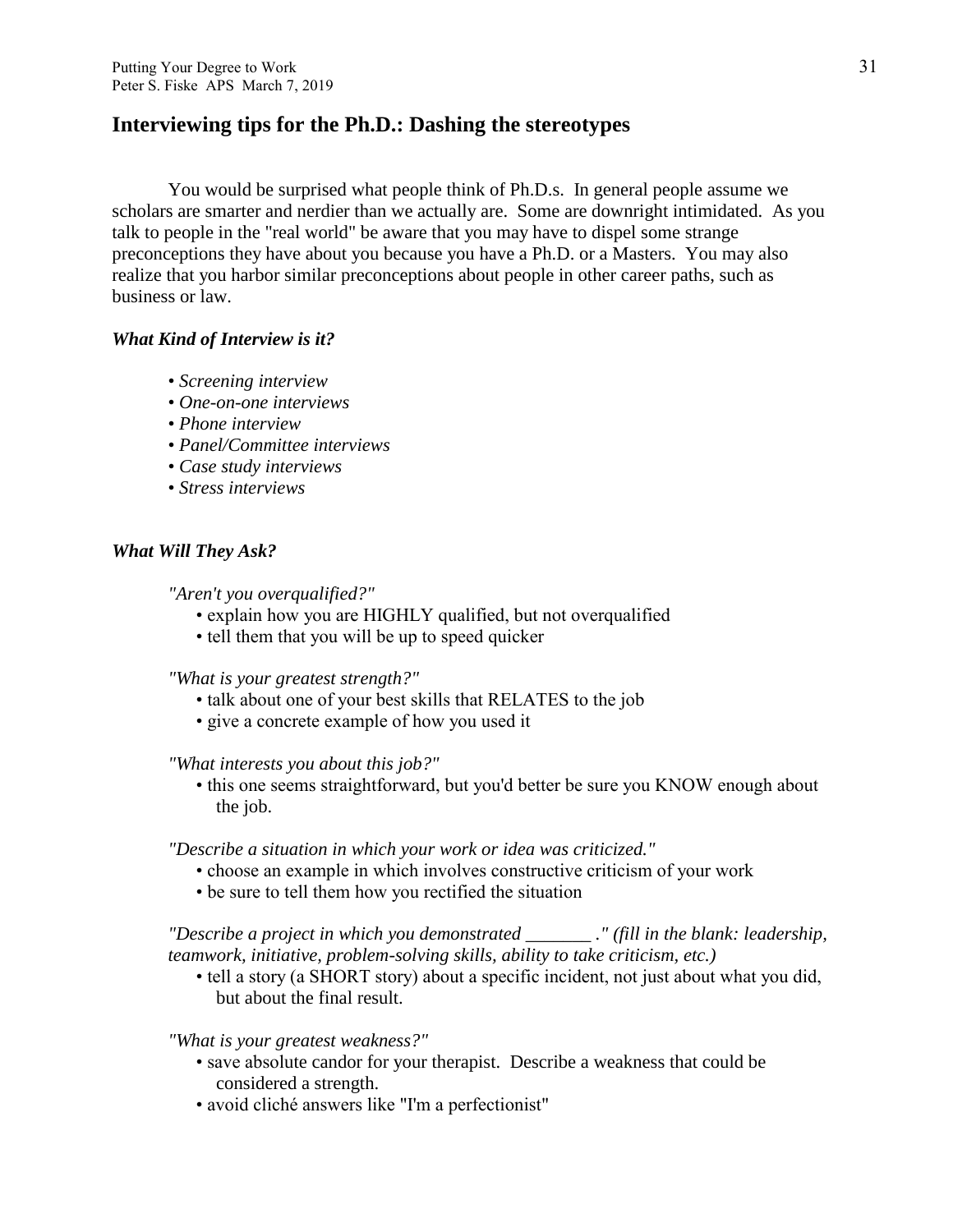• show how you have compensated for the weakness, perhaps by relying on help from others in the team.

#### *"Why are you leaving research science?"*

• accentuate the positive, don't tell them you were miserable, or that you could never find a permanent job, tell them that you are looking for new challenges and a place where you can apply some of the abstract knowledge you have learned in grad school.

*"So tell me about yourself?"*

- focus on how your background relates to the job
- limit your answer to less than 3 minutes
- try to explain how your background and experience has directed you to this job

#### **Techniques for answering questions**

**S**ituation/**T**ask: Describe the situation you encountered. Give the background, and its relation to you.

**A**ction: Describe what YOU did to address the situation or solve the problem **R**esult: Describe the result of your actions

#### *An example*

*"Tell me about a situation in which you showed initiative."*

#### **Bill responded:**

*"One example is my development of the PointerCalc software package, which I did while in graduate school. When I was working on my thesis research I had to develop several computer programs to manipulate and project the gravity data I was using onto a map or globe. After finishing up the programs, other people began asking me for copies to that they could do the same manipulations with their data. While I could have simply given them copies of my programs, I realized that some of their data sets would not be compatible, so instead I rewrote my programs to accommodate a wider variety of vector data. I did this mostly because I enjoyed programming and because I thought it would be so much easier if one person made a general program rather than everybody having to make specific variations in my code to suit their individual needs. Plus, it didn't take very long. After circulating my revised programs throughout the department, I began getting requests from researchers in other institutions! After one year, I had over 1000 registered users on the software in a variety of fields. While I have always provided the software and its upgrades at no charge I have ended up benefiting enormously from their popularity."*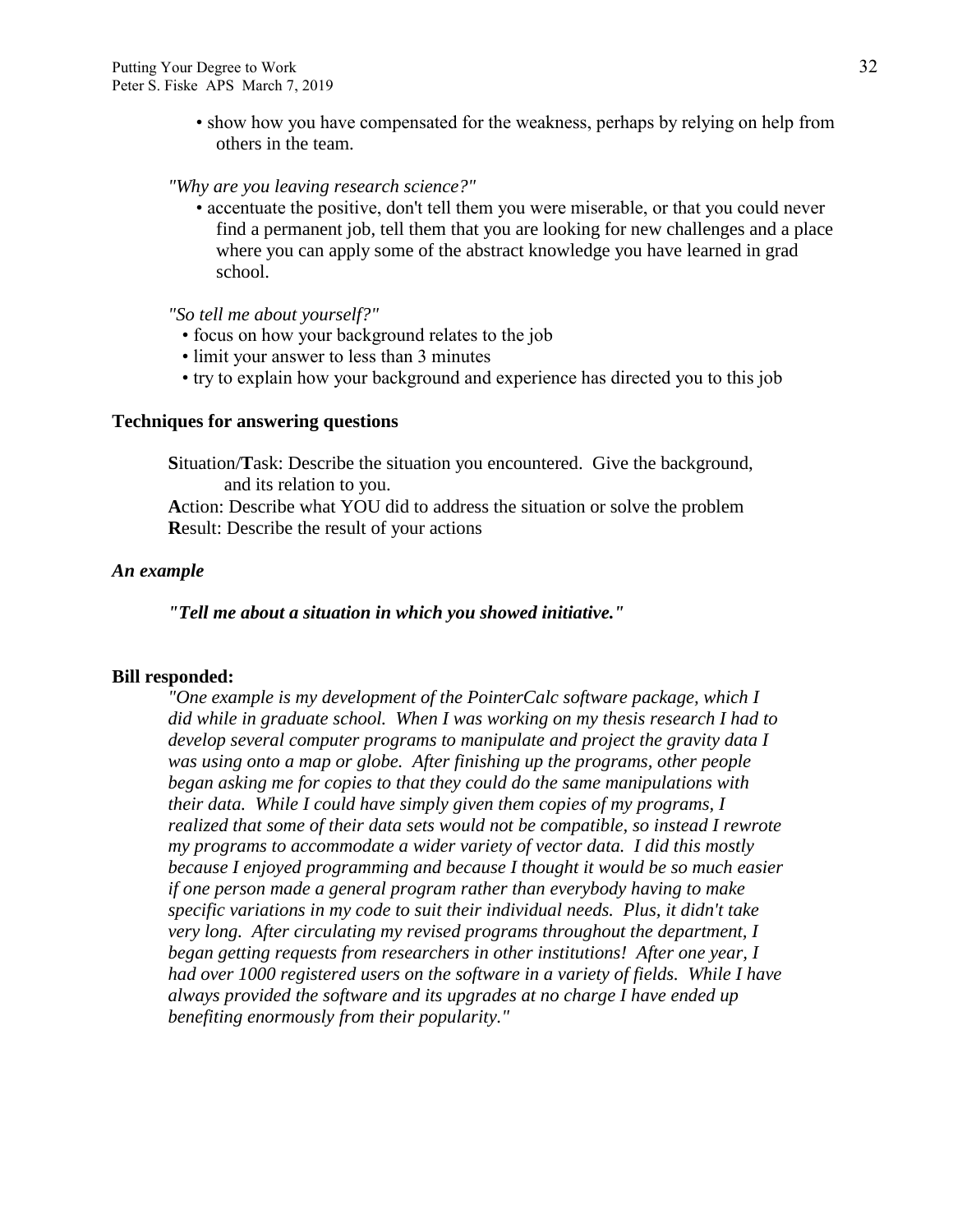#### **What shouldn't they ask?**

- your religion, political beliefs or affiliations
- your ancestry, national origin or parentage
- the naturalization status of your parents, spouse or children (they can ask whether or not you are a U.S. citizen or the status of your visa)
- your birthplace
- your native language (they can ask about the languages you claim to speak on your resume)
- your age, date of birth or ages of your children (they can ask whether or not you are over 18)
- your maiden names, or whether you changed your name, your marital status, number of children or spouses occupation (this is the most commonly encountered illegal question asked of female job applicants)

#### **Some final advice on interviewing**

- Arrive early–give yourself 10-15 minutes to sit and chill out
- Case the joint–if it is in a place you've never been before, swing by the day before just to make sure you know how to get there. The assurance of having been there before will help
- Bring along extra copies of your resume
- Give a good handshake–if you are unclear about what a good handshake is, go try out your handshake on your friends
- Make eye contact–one simple technique for ensuring that you have made good eye contact: make a mental note of the color of your interviewers eyes
- Ask questions–it's better to be clear about the question at the start than go rambling down some tangent
- Be yourself–people tend to do a poor imitation of anything else but!

#### **Negotiating an offer**

#### *Delay salary negotiations as long as possible*

#### *Value yourself and the job properly*

- health care: who is covered, what's covered, what's not, what are the co-pays and premiums?
- schedule of raises
- bonus plan
- commission plan
- stock option
- pension plan
- profit sharing plan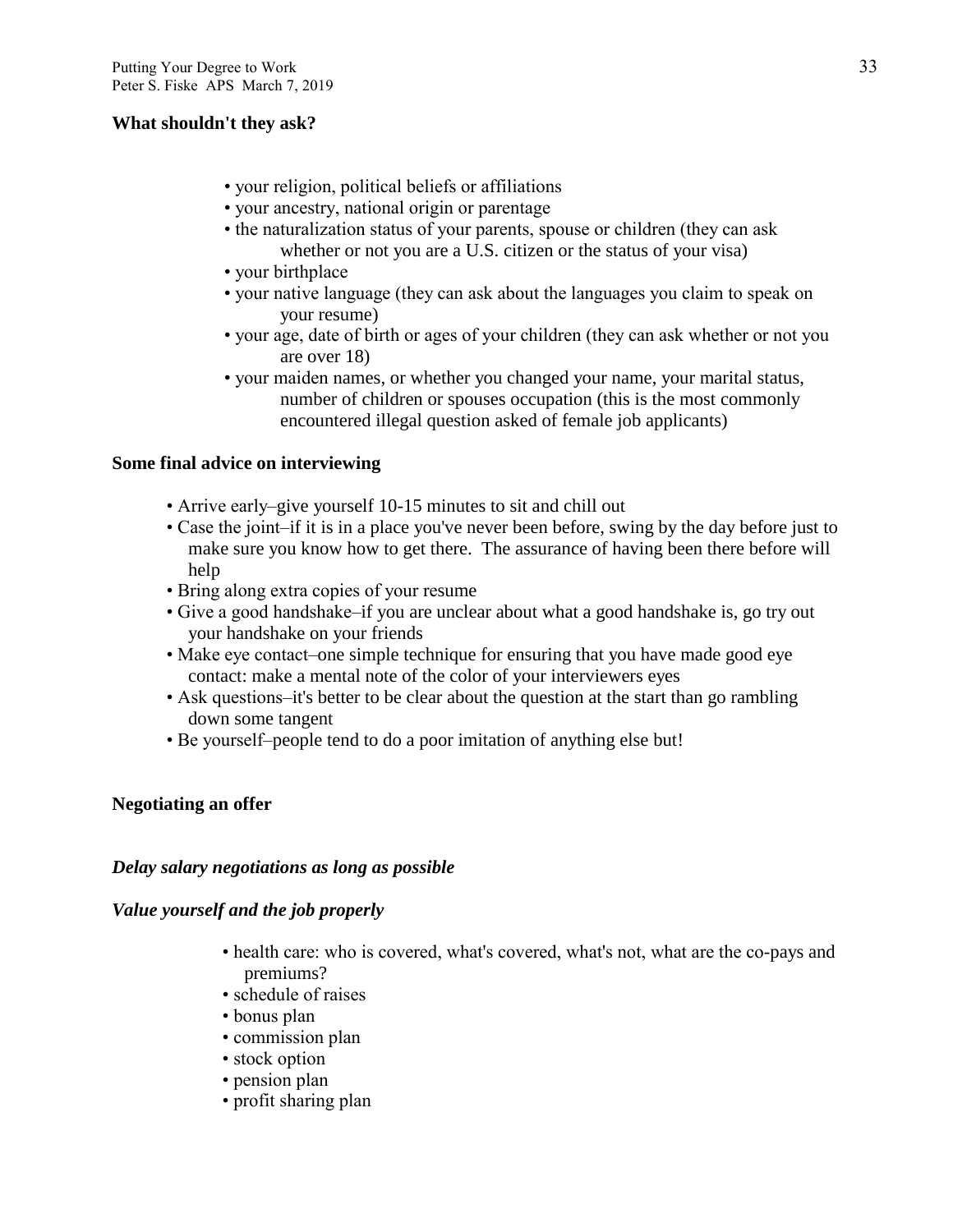- employee education/tuition reimbursement
- dependent tuition reimbursement
- paid parking
- car provided
- vacation
- sick leave
- maternity/paternity leave
- flex time/alternative work schedule
- anticipated work hours
- relocation allowance
- potential for advancement
- stability of company

## *How to get the offer raised*

Consider the factors listed below. The more that are true, the greater your flexibility:

- You possess unique abilities
- They have few other candidates for the job
- The search has been going on a long time
- This is a unique position in the organization
- The organization is flexible in general
- You have other offers
- They really need someone soon

In contrast, you will have less flexibility to negotiate salary and benefits if the following are true:

- The job is at an entry level and similar to others in the organization
- The organization is highly structured and rigid
- The organization expects you will take what is offered

In an interview situation be sure to dispel some of these misconceptions.

#### *According to business people, academics/scientists are:*

- simple minded about money
- impractical about time
- no sense of deadlines
- socially passive
- value ideals as absolutes

#### *According to academics/scientists, business people are:*

• mercenary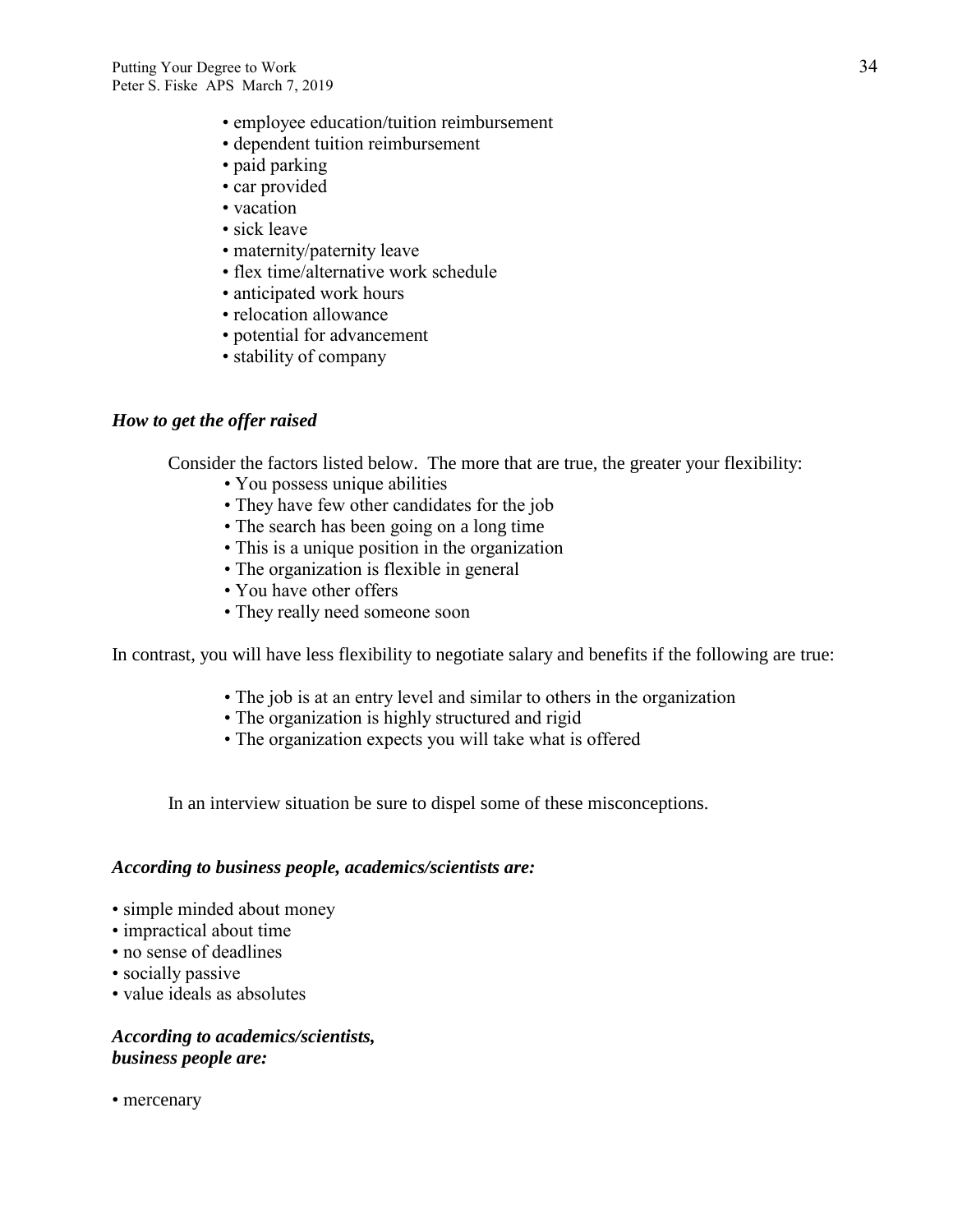Putting Your Degree to Work 35 Peter S. Fiske APS March 7, 2019

- driven by time
- non-reflective
- slick and superficial
- socially aggressive
- bottom line is everything

#### *Other potential perceptions to overcome:*

- hermit vs. leader
- arrogant vs. team player
- rebel vs. organizer
- solution person vs. problem person

#### **Critical Leadership Skills for Young Scientists**

*modified from* - Joe Hodowanes, Career Strategy Advisor

Developing the following 10 leadership skills will allow you to become the kind of technical leader you have always wanted to be, the kind of leader who instills trust and a sense of purpose in colleagues, students and staff, empowering them to do what they do best and urging them on to become their best. Here are 10 characteristics that define a truly great technical leader.

- 1. **A strongly defined sense of purpose:** The hallmark of an effective leader is clear focus and direction coupled with the ability to articulate his/her purpose to outsiders and employees. Successful leaders operate with a vision of where they and their science are going, and they use this vision to inspire their people and their organization. This clear vision and focused direction allows leaders to align and direct the energy and resources of the organization to achieve desired results, and to win the confidence of funders and peers.
- 2. **People skills:** Leaders must have the capacity to motivate and inspire, to bring out the best in people, even in hard times. Employees' responsibilities vary in terms of complexity and breadth. However, an effective leader conveys the attitude that everyone plays a critical role in the success of the lab, department or organization regardless of what official job title they have.
- 3. **Technical literacy:** A leader must know and have a real feel for their science. Leaders must know how to process large quantities of conflicting information and be able to get ahead of the competition by seeing what must be done. He or she has to know how to track the progress of their group and communicate this to others.
- 4. **Candor:** The leader needs candor. That's tough because most organizational studies show that seven out of ten people in organizations don't speak up if they think their point of view will vary with conventional wisdom or their boss's point of view, even if they believe their boss is going to make an error. What the leader needs to cultivate are firm-minded co-workers with the wisdom and courage to say no.